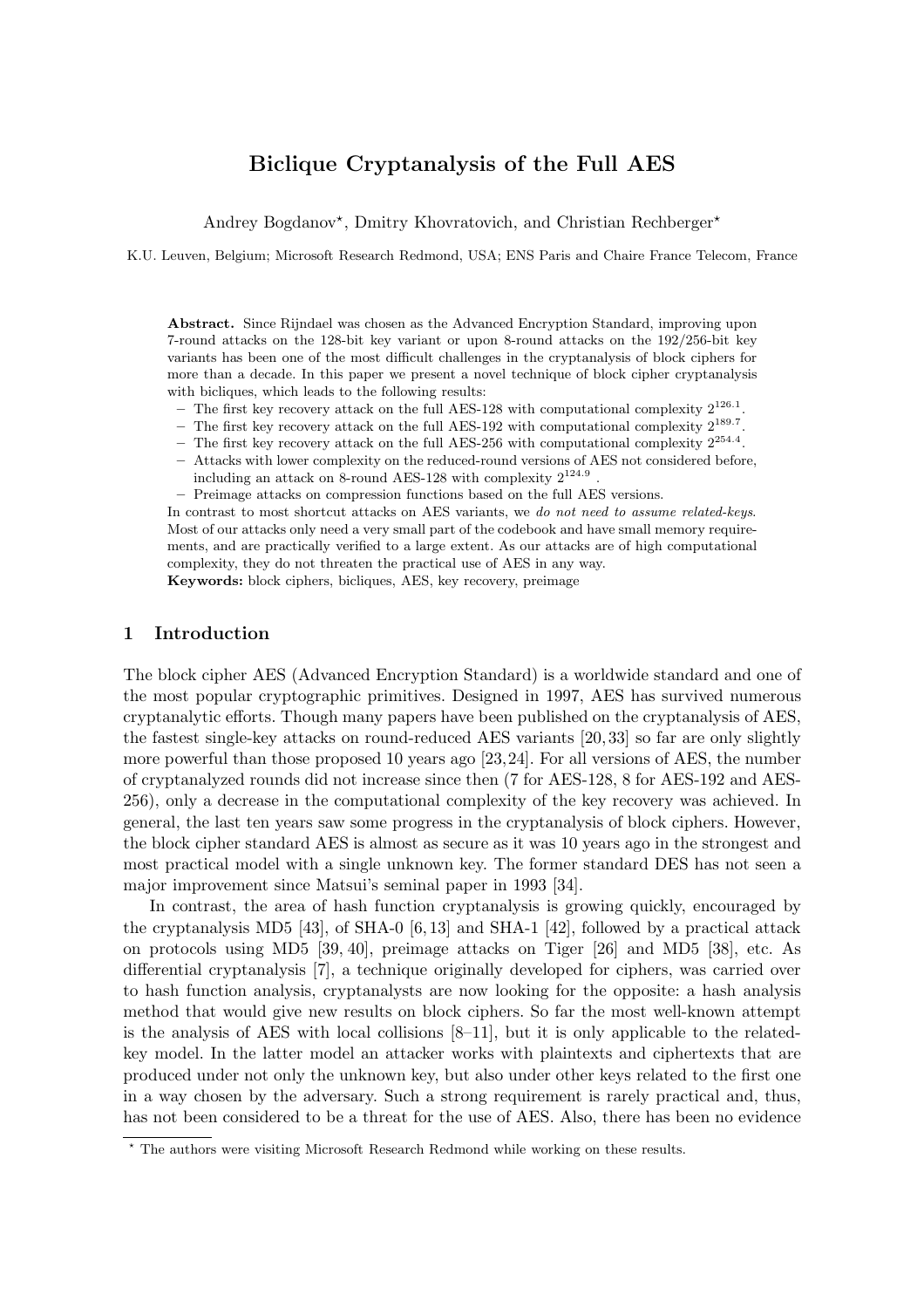that the local collision approach can facilitate an attack in the more practical and relevant single-key model.

State of the art for attacks on AES. AES with its wide-trail strategy was designed to withstand differential and linear cryptanalyses [15], so pure versions of these techniques have limited applications in attacks. With respect to AES, probably the most powerful singlekey recovery methods designed so far are impossible differential cryptanalysis [5, 33] and Square attacks [14, 20]. The impossible differential cryptanalysis yielded the first attack on 7-round AES-128 with non-marginal data complexity. The Square attack and its variations such as integral attack and multiset attack resulted in the cryptanalysis of round-reduced AES variants with lowest computational complexity to date, while the first attack on 8-round AES-192 with non-marginal data complexity has appeared only recently [20].

The situation is different in weaker attack models, where the related-key cryptanalysis was applied to the full versions of AES-192 and AES-256 [9], and the rebound attack demonstrated a non-random property in 8-round AES-128 [25,30]. However, there is little evidence so far that carrying over these techniques to the most practical single-secret-key model is feasible.

Meet-in-the-middle attacks with bicliques. Meet-in-the-middle attacks on block ciphers did get less attention (exceptions are [12, 19, 22, 27, 44]) than the differential, linear, impossible differential, and integral approaches. However, they are probably the most practical in terms of data complexity. A simple meet-in-the-middle attack requires only a single plaintext/ciphertext pair. The limited use of these attacks must be attributed to the requirement for large parts of the cipher to be independent of particular key bits. For the ciphers with nonlinear key schedule, like AES and most AES candidates, this requirement is apparently strong. As a result, the number of rounds broken with this technique is rather small [19], which seems to prevent it from producing results on yet unbroken 8-, 9-, and 10-round (full) AES. We also mention that the collision attacks [17, 18] use some elements of the meet-in-the-middle framework.

In this paper we demonstrate that the meet-in-the-middle attacks on block ciphers have great potential if enhanced by a new concept called bicliques. Biclique cryptanalysis was first introduced for hash cryptanalysis [29]. The new approach originates from the so-called spliceand-cut framework  $[1, 2, 26]$  in the hash function cryptanalysis, more specifically its element called initial structure. Formally introduced in [29], bicliques led to the best preimage attacks on the SHA family of hash functions, including the attack on 50 rounds of SHA-512, and the first attack on a round-reduced Skein hash function. We show how to carry over the concept of bicliques to block cipher cryptanalysis and get even more significant results, including the first key recovery method for the full AES faster than brute-force.

A biclique is characterized by its length (number of rounds covered) and dimension. The dimension is related to the cardinality of the biclique elements and is one of the factors that determines the advantage over brute-force. Moreover, the construction of long bicliques of high dimension appears to be a very difficult task for primitives with fast diffusion [37].

Two paradigms for key recovery with bicliques. Taking the biclique properties into account, we propose two different approaches, or paradigms, for the key-recovery attack. Suppose that the cipher admits the basic meet-in-the-middle attack on  $m$  (out of  $r$ ) rounds. The first paradigm, the *long biclique*, aims to construct a biclique for the remaining  $r - m$ rounds. Though the dimension of the biclique decreases as  $r$  grows, small-dimension bicliques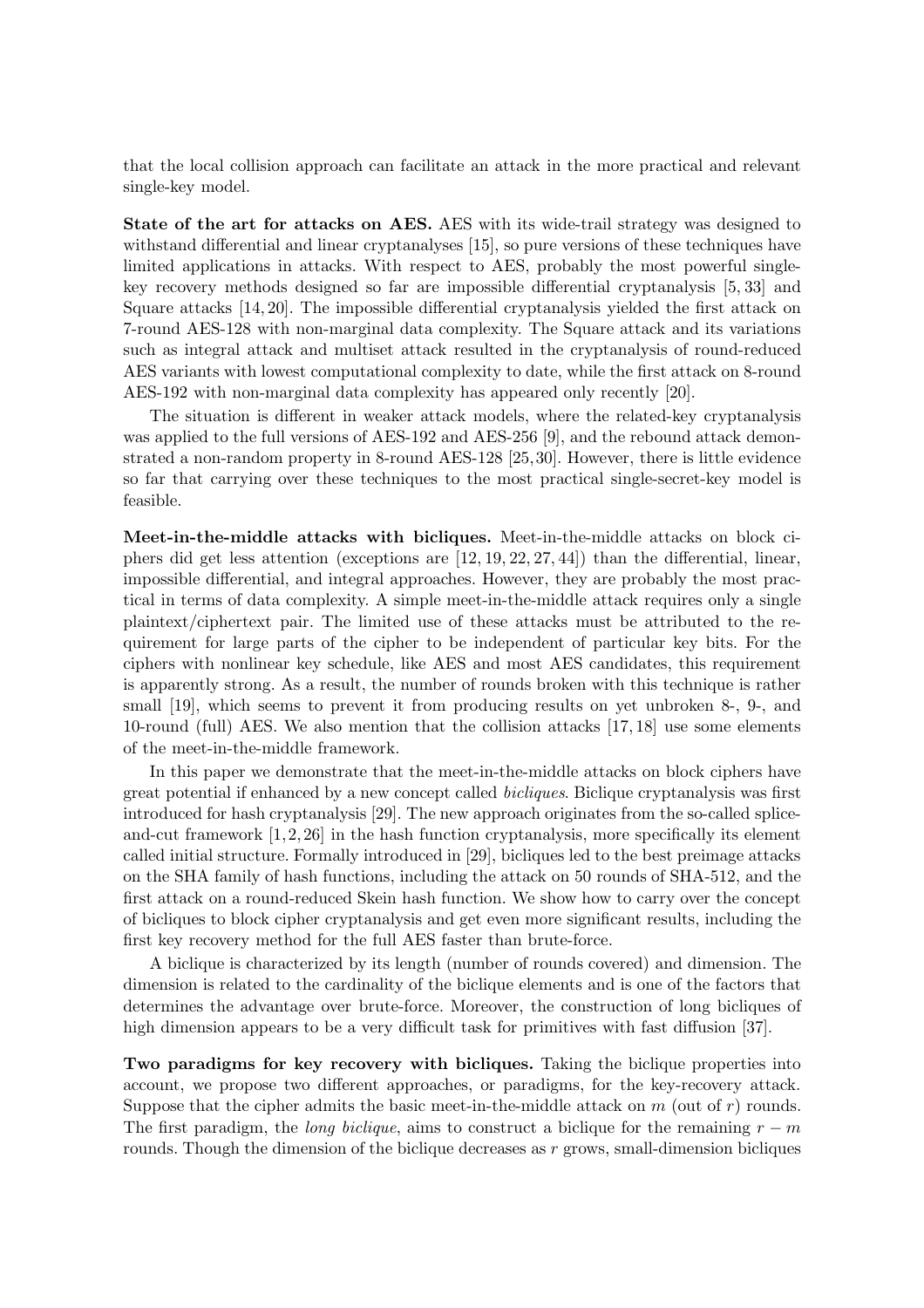can be constructed with numerous tools and methods from differential cryptanalysis of block ciphers and hash functions: rebound attacks, trail backtracking, local collisions, etc. Also from an information-theoretic point of view, bicliques of dimension 1 are likely to exist in a cipher, regardless of the number of rounds.

The second paradigm, the independent biclique, aims to construct bicliques of high dimension for smaller  $b < r - m$  number of rounds efficiently and cover the remaining rounds with a new method of *matching with precomputations*. Smaller number of rounds also makes use of simpler tools for the biclique construction. This paradigm is best suited for ciphers with diffusion that is slow with respect to  $r - m$  rounds, surprisingly, including AES.

Results on AES. The biclique cryptanalysis successfully applies to all full versions of AES and compared to brute-force provides an advantage of about a factor 3 to 5, depending on the version, Also, it yields advantages of up to factor 15 for the key recovery of round-reduced AES variants with numbers of rounds higher than those cryptanalyed before. The attacks with lowest computational complexities follow the paradigm of independent bicliques and have success rate 1. We also provide complexities for finding compression function preimages for all full versions of AES when considered in hash mode. Our results on AES are summarized in Table 2, and an attempt to give an exhaustive overview with earlier results is given in Table 6 in the Appendix.

| rounds                      | data                        |              |           | computations/succ.rate memory biclique length in rounds |  |  |  |  |  |
|-----------------------------|-----------------------------|--------------|-----------|---------------------------------------------------------|--|--|--|--|--|
|                             | AES-128 secret key recovery |              |           |                                                         |  |  |  |  |  |
| 8                           | $2^{126.33}$                | $2^{124.97}$ | $2^{102}$ | 5                                                       |  |  |  |  |  |
| 8                           | $2^{127}$                   | $2^{125.64}$ | $2^{32}$  | 5                                                       |  |  |  |  |  |
| 8                           | $2^{88}$                    | 2125.34      | $2^8$     | 3                                                       |  |  |  |  |  |
| 10                          | $2^{88}$                    | 2126.18      | $2^8$     | 3                                                       |  |  |  |  |  |
| AES-192 secret key recovery |                             |              |           |                                                         |  |  |  |  |  |
| 9                           | $2^{80}$                    | $2^{188.8}$  | $2^8$     |                                                         |  |  |  |  |  |
| 12                          | 280                         | $2^{189.74}$ | $2^8$     |                                                         |  |  |  |  |  |
| AES-256 secret key recovery |                             |              |           |                                                         |  |  |  |  |  |
| 9                           | $2^{120}$                   | $2^{253.1}$  | $2^8$     | 6                                                       |  |  |  |  |  |
| 9                           | $2^{120}$                   | $2^{251.92}$ | $2^8$     |                                                         |  |  |  |  |  |
| 14                          | $2^{40}$                    | $2^{254.42}$ | $2^8$     |                                                         |  |  |  |  |  |

Table 1. Biclique key recovery for AES

Table 2. Biclique cryptanalysis of AES in hash modes

|                                                          |         |       |       | rounds computations succ.rate memory biclique length in rounds |  |  |  |  |
|----------------------------------------------------------|---------|-------|-------|----------------------------------------------------------------|--|--|--|--|
| AES-128 compression function preimage, Miyaguchi-Preneel |         |       |       |                                                                |  |  |  |  |
| 10                                                       | 2125.83 | 0.632 | റ്    |                                                                |  |  |  |  |
|                                                          |         |       |       | AES-192 compression function preimage, Davies-Meyer            |  |  |  |  |
| 12                                                       | 2125.71 | 0.632 | $2^8$ |                                                                |  |  |  |  |
| AES-256 compression function preimage, Davies-Meyer      |         |       |       |                                                                |  |  |  |  |
|                                                          |         |       |       |                                                                |  |  |  |  |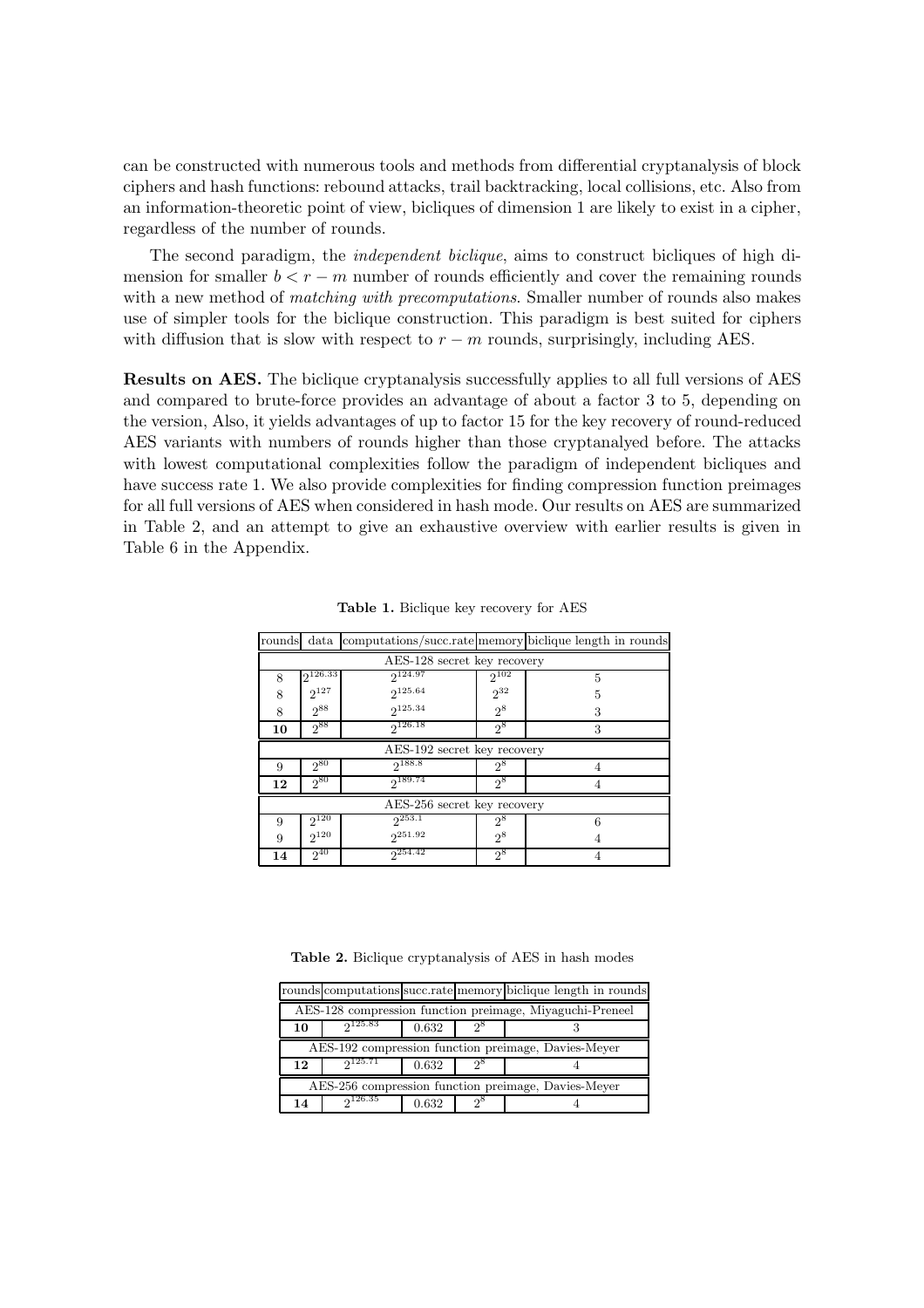#### 2 Biclique Cryptanalysis

#### 2.1 Basic Meet-in-the-Middle Attacks

An adversary chooses a partition of the key space into groups of keys of cardinality  $2^{2d}$  each for some d. A key in a group is indexed as an element of a  $2^d \times 2^d$  matrix:  $K[i, j]$ . The adversary selects an internal variable  $v$  in the data transform of the cipher such that

 $-$  as a function of a plaintext and a key, it is identical for all keys in a row:

$$
P \xrightarrow{K[i,\cdot]} v;
$$

 $-$  as a function of a ciphertext and a key, it is identical for all keys in a *column*:

$$
v \xleftarrow[f_2]{K[\cdot,j]} C,
$$

where  $f_1$  and  $f_2$  are the corresponding parts of the cipher.

Given a pair  $(P, C)$ , an adversary computes  $2^d$  possible values  $\vec{v}$  and  $2^d$  possible values  $\overleftarrow{v}$  from the plaintext and from the ciphertext, respectively. A matching pair  $\overrightarrow{v}_i = \overleftarrow{v}_i$  yields a key candidate  $K[i, j]$ . The number of key candidates depends on the bit size  $|v|$  of v and is given by the formula  $2^{2d-|v|}$ . For  $|v|$  close to d and larger an attack has advantage of about  $2^d$  over brute force search as it tests  $2^{2d}$  keys with less than  $2^d$  calls of the full cipher.

The basic meet-in-the-middle attack has clear limitations in the block cipher cryptanalysis since an internal variable with the properties listed above can be found for a very small number of rounds only. We show how to bypass this obstacle with the concept of a *biclique*.

#### 2.2 Bicliques

Now we introduce the notion of a biclique. Let  $f$  be a subcipher that maps an internal state S to the ciphertext C:  $f_K(S) = C$ . According to (2), f connects  $2^d$  internal states  $\{S_j\}$  to  $2^d$  ciphertexts  $\{C_i\}$  with  $2^{2d}$  keys  $\{K[i,j]\}$ :

$$
\{K[i,j]\} = \begin{bmatrix} K[0,0] & K[0,1] & \dots & K[0,2^d-1] \\ \dots & & & \\ K[2^d-1,0] & K[2^d-1,1] & \dots & K[2^d-1,2^d-1] \end{bmatrix}.
$$

The 3-tuple  $[\{C_i\}, \{S_j\}, \{K[i, j]\}]$  is called a *d*-dimensional biclique, if

$$
C_i = f_{K[i,j]}(S_j) \text{ for all } i, j \in \{0, \dots, 2^d - 1\}.
$$
 (1)

In other words, in a biclique, the key  $K[i, j]$  maps the internal state  $S_i$  to the ciphertext  $C_j$ and vice versa. This is illustrated in Figure 1.

#### 2.3 The Flow of Biclique Cryptanalysis

Preparation. An adversary chooses a partition of the key space into groups of keys of cardinality  $2^{2d}$  each for some d and considers the block cipher as a composition of two subciphers:  $e = f \circ g$ , where f follows g. A key in a group is indexed as an element of a  $2^d \times 2^d$  matrix:  $K[i, j]$ .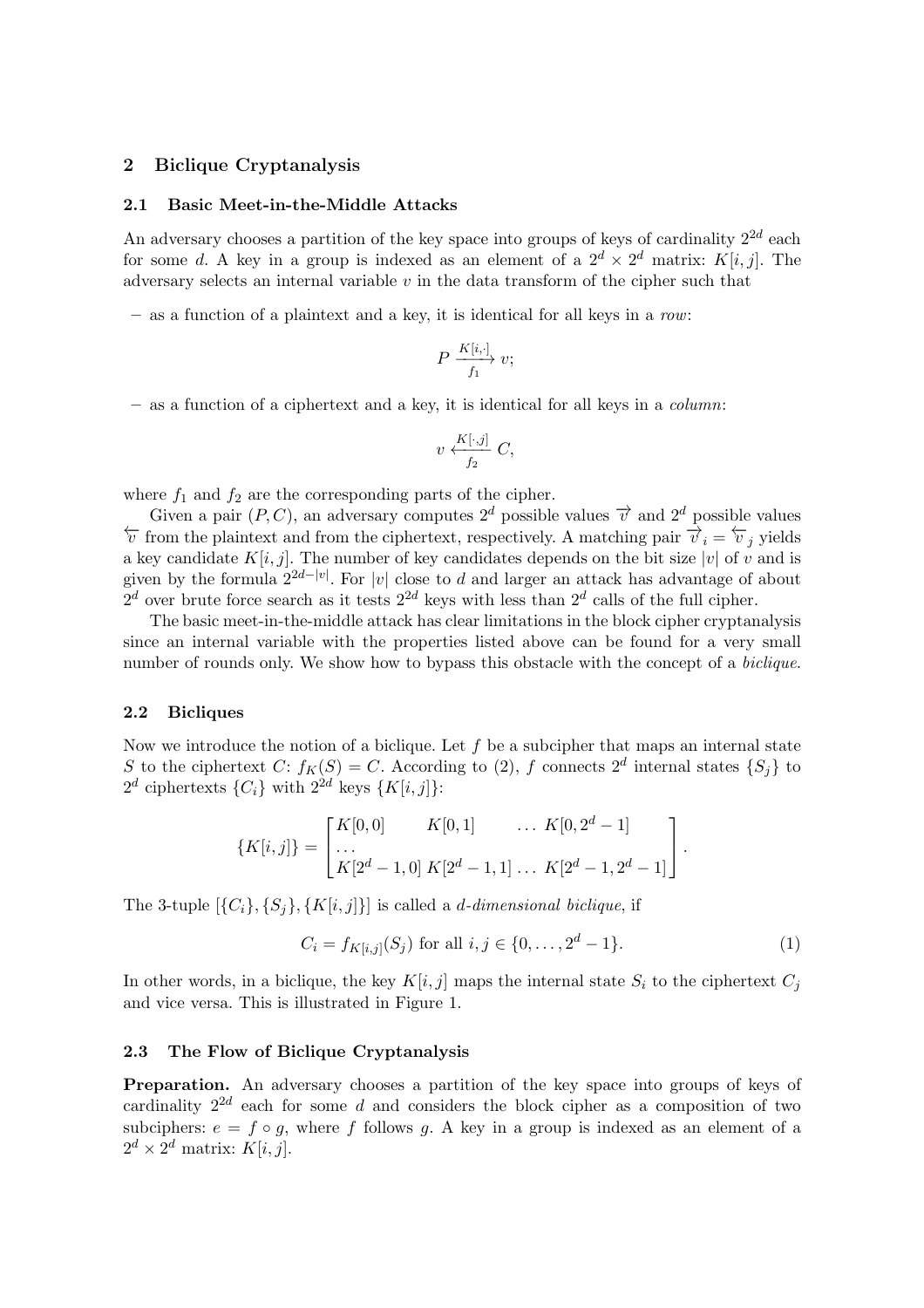

Fig. 1. d-dimensional biclique

**Step 1.** For each group of keys the adversary builds a structure of  $2^d$  ciphertexts  $C_i$  and  $2^d$  intermediate states  $S_j$  with respect to the group of keys  $\{K[i,j]\}$  so that the partial decryption of  $C_i$  with  $K[i, j]$  yields  $S_j$ . In other words, the structure satisfies the following condition:

$$
\forall i, j : S_j \xrightarrow{K[i,j]} C_i. \tag{2}
$$

**Step 2.** The adversary asks the oracle to decrypt ciphertexts  $C_i$  with the secret key  $K_{secret}$ and obtains the  $2^d$  plaintexts  $P_i$ :

$$
C_i \xrightarrow{decryption oracle} P_i.
$$
\n
$$
(3)
$$

**Step 3.** If one of tested keys  $K[i, j]$  is the secret key  $K_{secret}$ , then it maps intermediate state  $S_j$  to the plaintext  $P_i$ . Therefore, the adversary checks if

$$
\exists i, j : P_i \xrightarrow{K[i,j]} S_j,
$$
\n
$$
(4)
$$

which proposes a key candidate.

# 3 New Tools and Techniques for Bicliques

In here we describe two approaches to construct bicliques, and propose a precomputation technique that can speed-up the application of bicliques for key-recovery. The exposition is mainly independent of any concrete cipher.

#### 3.1 Bicliques from Independent Related-Key Differentials

A straightforward approach to find a *d*-dimensional biclique would be to fix  $2^d$  states and  $2^d$ ciphertexts, and derive a key for each pair to satisfy (2). This would require at least  $2^{2d}$  key recovery attempts for  $f$ . A much more efficient way for the adversary is to choose the keys in advance and require them to conform to specific differentials as follows.

Let the key  $K[0, 0]$  map intermediate state  $S_0$  to ciphertext  $C_0$ , and consider two sets of  $2^d$  related key differentials each over f with respect to the base computation  $S_0 \xrightarrow{K[0,0]} C_0$ :

–  $\Delta_i$ -differentials. A differential in the first set maps input difference 0 to an output difference  $\varDelta_i$  under key difference  $\varDelta_i^K$ :

$$
0 \xrightarrow{A_i^K} \Delta_i \text{ with } \Delta_0^K = 0 \text{ and } \Delta_0 = 0. \tag{5}
$$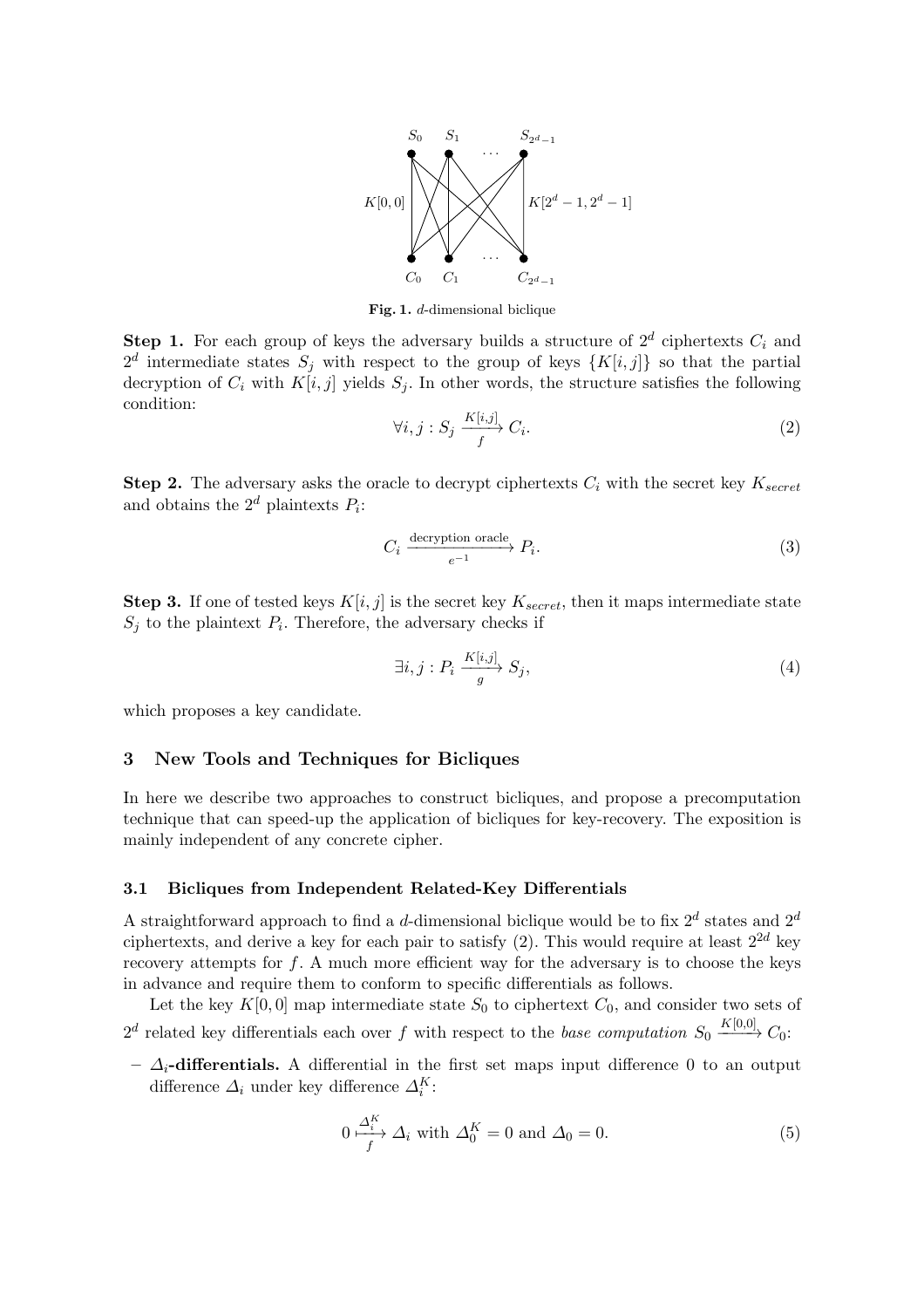$-\nabla_i$ -differentials. A differential in the second set maps an input difference  $\nabla_i$  to output difference 0 under key difference  $\nabla_j^K$ :

$$
\nabla_j \xrightarrow{ \nabla_j^K} 0 \text{ with } \nabla_0^K = 0 \text{ and } \nabla_0 = 0. \tag{6}
$$

The tuple  $(S_0, C_0, K[0, 0])$  conforms to both sets of differentials by definition. If the trails of  $\Delta_i$ -differentials do not share active nonlinear components (such as active S-boxes in AES) with the trails of  $\nabla_j$ -differentials, then the tuple also conforms to  $2^{2d}$  combined  $(\Delta_i, \nabla_j)$ differentials:

$$
\nabla_j \xrightarrow{A_i^K \oplus \nabla_j^K} \Delta_i \text{ for } i, j \in \{0, \dots, 2^d - 1\}.
$$
 (7)

The proof follows from the theory of boomerang attacks [41] and particularly from the concept of the S-box switch [9] and a sandwich attack [21]. Since  $\Delta_i$ - and  $\nabla_j$ -trails share no active non-linear elements, a boomerang based on them returns from the ciphertext with probability 1 as the quartet of states forms the boomerang rectangle at every step.

Substituting  $S_0$ ,  $C_0$ , and  $K[0, 0]$  to the combined differentials (7), one obtains:

$$
S_0 \oplus \nabla_j \xrightarrow{\begin{array}{c} K[0,0] \oplus \Delta_i^K \oplus \nabla_j^K \\ f \end{array}} C_0 \oplus \Delta_i.
$$
 (8)

Finally, we put

$$
S_j = S_0 \oplus \nabla_j,
$$
  
\n
$$
C_i = C_0 \oplus \Delta_i, \text{ and}
$$
  
\n
$$
K[i, j] = K[0, 0] \oplus \Delta_i^K \oplus \nabla_j^K
$$

and get exactly the definition of a d-dimensional biclique (1). If all  $\Delta_i \neq \nabla_j$ , then all keys K[i, j] are different. The construction of a biclique is thus reduced to the computation of  $\Delta_i$ and  $\nabla_j$ , which requires no more than  $2 \cdot 2^d$  computations of f.

The independency of the related-key differentials allows one to efficiently construct higherdimensional bicliques and simplifies the coverage of the key space with such bicliques. Though this approach turns out to be effective in case of AES, it is exactly the independency of differentials that limits the length of the biclique constructed.

#### 3.2 Bicliques from Interleaving Related-Key Differential Trails

To construct longer bicliques, we drop the differential independency requirement imposed above and reduce the dimension of the resulting biclique. The differential trails share some active nonlinear components now. This yields conditions on values that need to be satisfied in a biclique search.

We outline here how bicliques of dimension 1 can be constructed in terms of differentials and differential trails with a procedure resembling the rebound attack [35]. We are also able to amortize the construction cost of a biclique by producing many more out of a single one. The construction algorithm is outlined as follows for a fixed key group  $\{K[0, 0], K[0, 1], K[1, 0], K[1, 1]\},$  see also Figure 2:

– Intermediate state T. Choose an intermediate state T in subcipher  $f$  (over which the biclique is constructed). The position of T splits f into two parts :  $f = f_2 \circ f_1$ .  $f_1$  maps from  $S_j$  to T.  $f_2$  maps from T to  $C_i$ .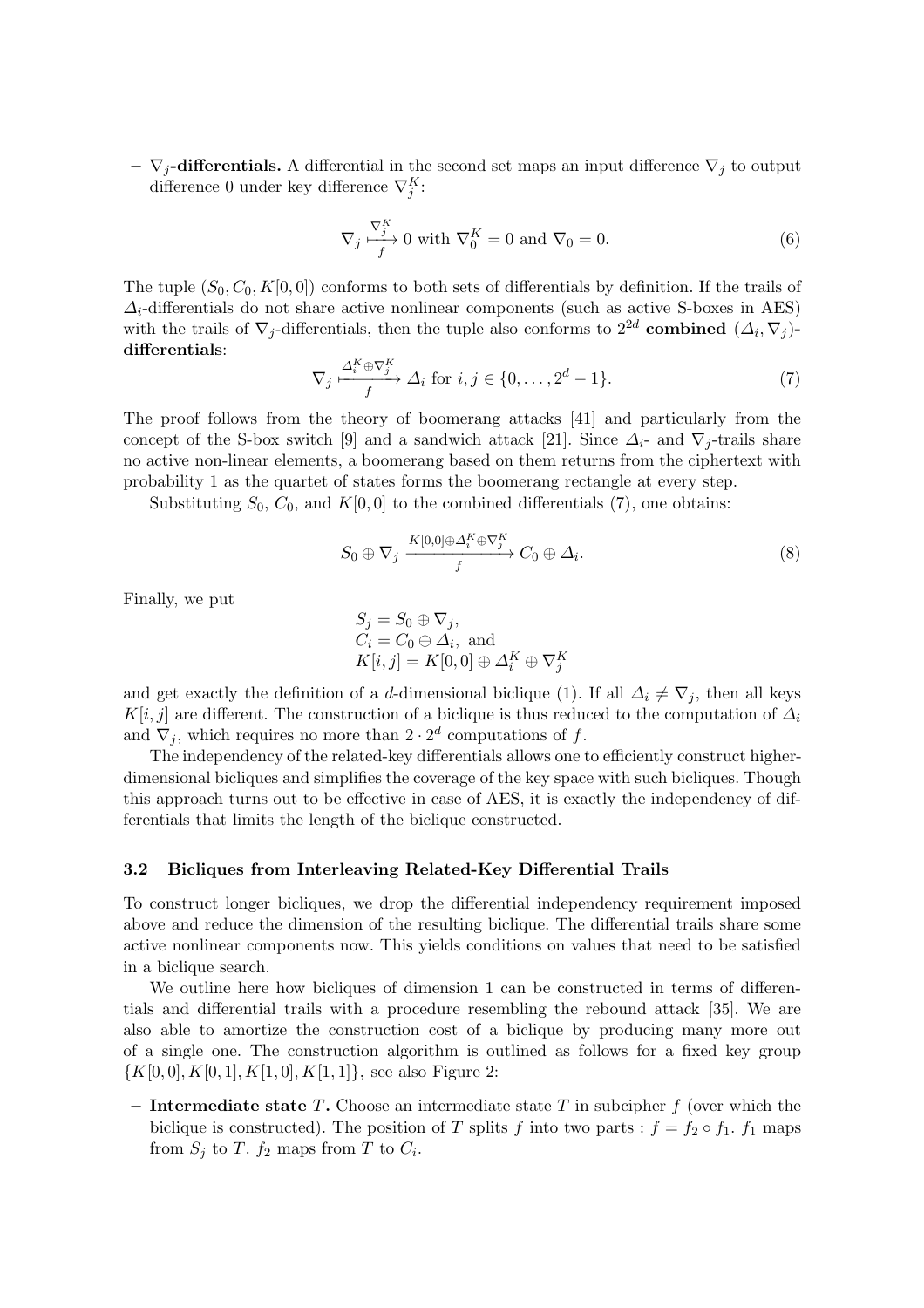- $-$  Δ- and  $\nabla$ -trails. Choose some truncated related-key differential trails: Δ-trails over  $f_1$ and  $\nabla$ -trails over  $f_2$ .
- $-$  Inbound phase. Guess the differences in the differential trails up to  $T$ . Get the values of  $T$  that satisfy the input and output differences over  $f$ .
- Outbound phase. Use the remaining degrees in freedom in the state to sustain difference propagation in trails.
- Output the states for the biclique.

For longer keys some bicliques are filtered out. Having found a biclique, we produce new ones out of it for other key groups.

Numerous optimizations of the outlined biclique construction algorithm are possible. For instance, it is not necessary to guess all differences in the trail, but only part of them, and subsequently filter out the solutions. Instead of fixing the key group, it is also possible to fix only the difference between keys and derive actual values during the attack (the disadvantage of this approach is that key groups are generated online, and we have to take care of possible repetitions).

We stress here that whenever we speak of differences between keys, these describe differences inside the group of keys that are guessed. We never need access to decryptions under keys that are related by those differences, i.e. the attacks we describe are always in the single-key model.



Fig. 2. Construction of a 1-dimensional biclique from dependent related-key differential trails: Guess difference between computations and derive states  $S_i$  and ciphertext  $C_i$  as conforming elements.

#### 3.3 Matching with Precomputations

Here we describe the idea of matching with precomputations that can provide significant computational advantage due to amortized complexity. This can be seen as an efficient way of checking equation (4) in the basic flow of biclique cryptanalysis.

First, the adversary computes and stores in memory  $2 \cdot 2^d$  full computations

$$
\text{for all } i \quad P_i \xrightarrow{K[i,0]} \overrightarrow{v} \quad \text{and} \quad \text{for all } j \quad \overleftarrow{v} \xleftarrow{K[0,j]} S_j
$$

up to some matching variable  $v$ , which can be a small part of the internal cipher state. Then for particular  $i, j$  he recomputes only those parts of the cipher that differ from the stored ones: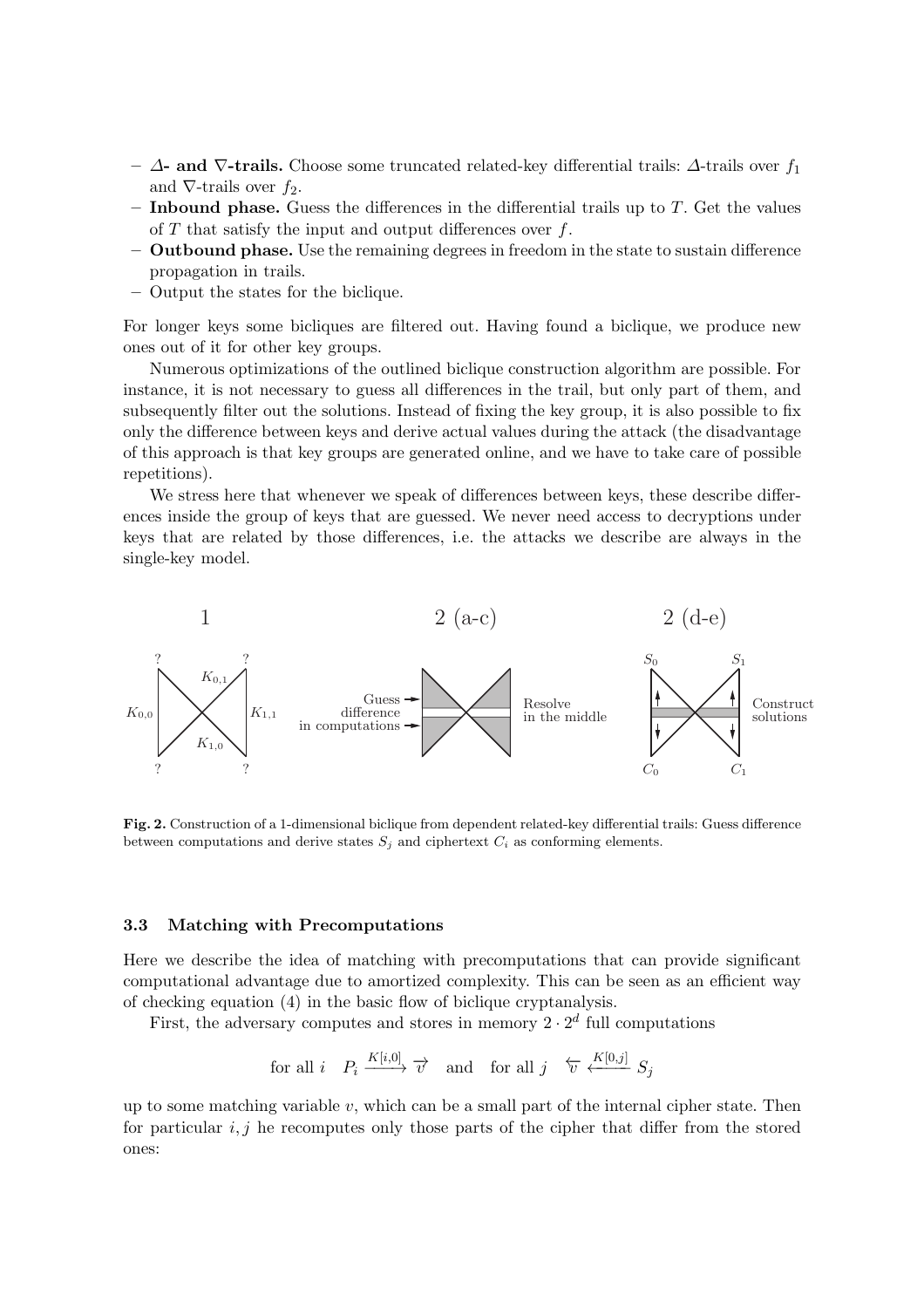

The amount of recalculation depends on the diffusion properties of both internal rounds and the key schedule of the cipher. The relatively slow diffusion in the AES key schedule allows the adversary to skip most recomputations of the key schedule operations.

# 4 Two Paradigms of Key Recovery

We have introduced different approaches to construct bicliques and to perform matching with precomputations. One may ask which approach is optimal and relevant. We have studied several block ciphers and hash functions, including different variants of AES, and it turns out that the optimal choice depends on a primitive, its diffusion properties, and features of the key schedule. This prepares the case to introduce two paradigms for key recovery, which differ both methodologically and in their use of tools.

To put our statement in context, let us consider the basic meet-in-the-middle attack (Section 2.1) and assume that it can be applied to  $m$  rounds of a primitive, while we are going to attack  $r > m$  rounds.

#### 4.1 Long Bicliques

Our first paradigm aims to construct a biclique at the remaining  $(r - m)$  rounds so that the basic meet-in-the-middle attack can be applied with negligible modification. The first advantage of this approach is that theoretically we can get the same advantage as the basic attack if we manage to construct a biclique of appropriate dimension. If the dimension is inevitably small due to the diffusion, then we use the second advantage: the biclique construction methods based on differential cryptanalysis of block ciphers and hash functions.

The disadvantage of this paradigm is that the construction of bicliques for many rounds is very difficult. Therefore, we are limited in the total number of rounds that we can attack. Furthermore, the data complexity can be very large since we use all the degrees of freedom to construct a biclique and may have nothing left to impose restrictions on the plaintexts or ciphertexts.

Nevertheless, we expect this paradigm to benefit from the further development of differential cryptanalysis and the inside-out strategy and predict its applicability to many other ciphers.

Hence, to check (4) the adversary selects an internal variable  $v \in V$  that can be computed as follows for each key group  $\{K[i, j]\}$ :

$$
P \xrightarrow{\overline{K[i,\cdot]}} v \xleftarrow{\overline{K[\cdot,j]}} S. \tag{9}
$$

Therefore, the computational complexity of matching is upper bounded by  $2^d$  computations of the cipher.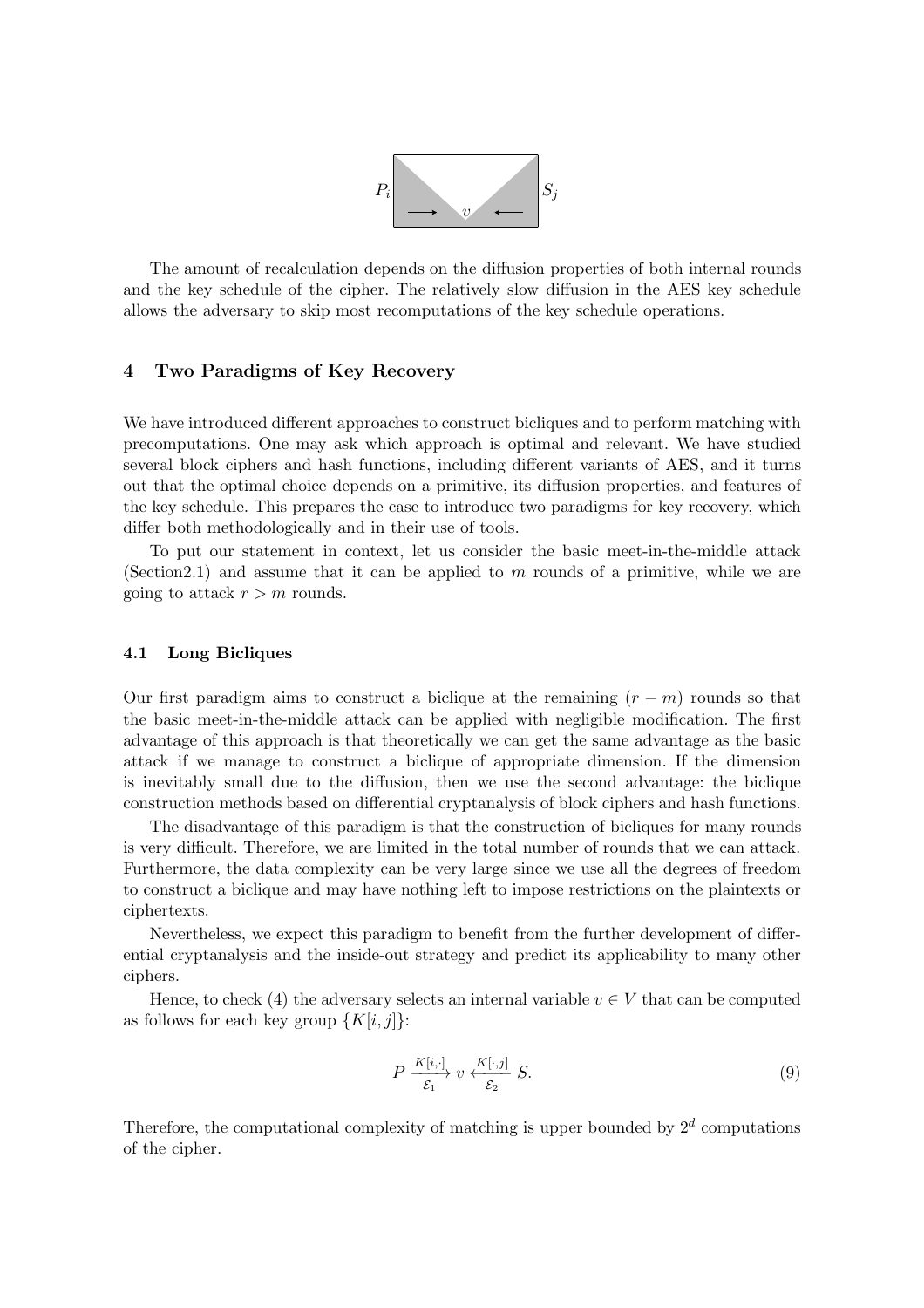

Fig. 3. Long biclique attack with four states and four ciphertexts.

Complexity of Key Recovery Let us evaluate the full complexity of the long biclique approach. Since the full key recovery is merely the application of Steps 1-3  $2^{n-2d}$  times, we get the following equation:

$$
C_{full} = 2^{n-2d} \left[ C_{biclique} + C_{match} + C_{falsepos} \right],
$$

where

- $C_{biclique}$  is the complexity of constructing a single biclique. Since the differential-based method is time-consuming, one has to amortize the construction cost by selecting a proper set of neutral bytes that do not affect the biclique equations.
- $C_{match}$  is the complexity of the computation of the internal variable v  $2<sup>d</sup>$  times in each direction. It is upper bounded by  $2^d$  calls of E.
- $C_{\text{falsepos}}$  is the complexity generated by false positives, which have to be matched on other variables. If we match on a single byte, the number of false positives is about  $2^{2d-8}$ . Each requires only a few operations to re-check.

Generally, the complexity is dominated by  $C_{match}$  and hence has an advantage of at least  $2^d$ over brute-force. The memory complexity depends on the biclique construction procedure.

#### 4.2 Independent Bicliques

Our second paradigm lets the attacker exploit the diffusion properties rather than differential, and does not aim to construct the longest biclique. In contrast, it proposes to construct shorter bicliques with high dimension by tools like independent related-key differentials (Section 3.1).

This approach has clear advantages. First, the data complexity can be made quite low. Since the biclique area is small, the attack designer has more freedom to impose constraints on the ciphertext and hence restrict it to a particular set. Secondly, the attack gets a compact and small description, since the independent trails are generally short and self-explaining.

For the further explanation, we recall the decomposition of the cipher:

$$
E: \quad P \xrightarrow[\mathcal{E}_1]{} V \xrightarrow[\mathcal{E}_2]{} S \xrightarrow[\mathcal{E}_3]{} C,
$$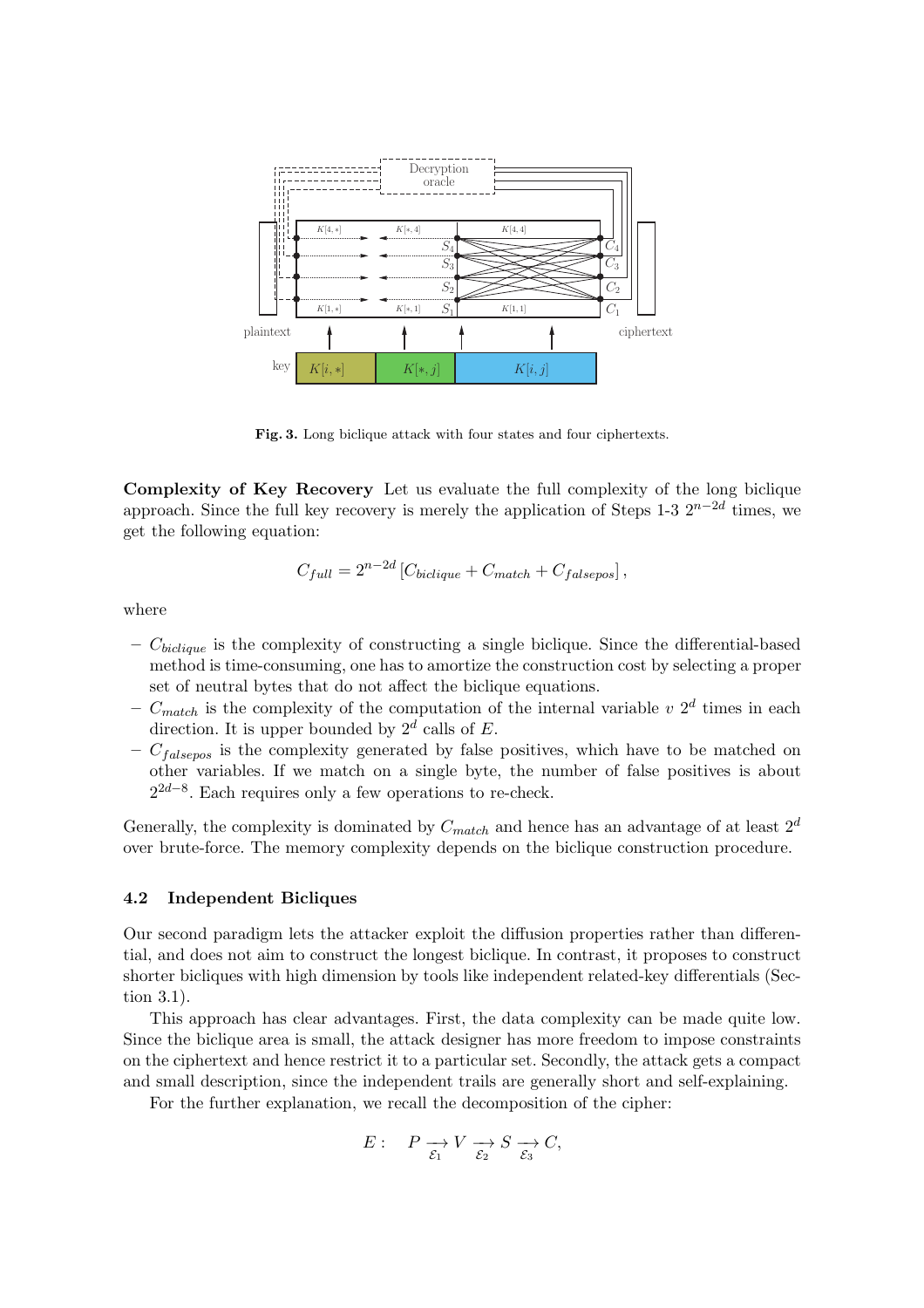In  $(4)$ , the adversary detect the right key by computing an intermediate variable v in both directions:

$$
P_i \xrightarrow[K[i,j]]{K[i,j]} \overrightarrow{v} \stackrel{?}{=} \overleftarrow{v} \xleftarrow[K[i,j]]{K[i,j]} S_j. \tag{10}
$$

Since the meet-in-the-middle attack is no longer applicable to the  $\mathcal{E}_2 \circ \mathcal{E}_1$ , we apply the matching with precomputations (Section 3.3).

As in the long biclique paradigm,  $2^{2d}$  keys are tested using only  $2^d$  intermediate cipher states. The precomputation of about  $2^{d+1}$  matches allows for a significant complexity gain and is the major source of the computational advantage of our attacks on AES. The advantage comes from the fact that in case of high dimension the basic computation has negligible cost, and the full complexity is determined by the amount of precomputation. By a careful choice of key groups, one is able to reduce the precomputation proportion to a very small factor, e.g. factor 1/15 in attacks on reduced-round versions of AES-256.

Complexity of Key Recovery The full complexity of the independent biclique approach is evaluated as follows:

$$
C_{full} = 2^{n-2d} \left[ C_{biclique} + C_{precomp} + C_{recomp} + C_{falsepos} \right],
$$

where

- $C_{precomp}$  is the complexity of the precomputation in Step 3. It is equivalent to less than  $2^d$  runs of the subcipher g.
- $C_{recomp}$  is the complexity of the recomputation of the internal variable v  $2^{2d}$  times. It strongly depends on the diffusion properties of the cipher. For AES this value varies from  $2^{2d-1.5}$  to  $2^{2d-4}$ .

The biclique construction is quite cheap in this paradigm. The method in Section 3.1 enables construction of a biclique in only  $2^{d+1}$  calls of subcipher f. Therefore, the full key recovery complexity is dominated by  $2^{n-2d} \cdot C_{recomp}$ . We give more details for the case of AES in further sections. The memory complexity of the key recovery is upper-bounded by storing  $2<sup>d</sup>$  full computations of the cipher.

#### 5 Description of AES

AES is a block cipher with 128-bit internal state and 128/192/256-bit key K (AES-128, AES-192, AES-256, respectively). The internal state is represented by a  $4 \times 4$  byte matrix, and the key is represented by a  $4 \times 4/4 \times 6/4 \times 8$  matrix.

The encryption works as follows. The plaintext is xored with the key, and then undergoes a sequence of 10/12/14 rounds. Each round consists of four transformations: nonlinear bytewise SubBytes, the byte permutation ShiftRows, linear transformation MixColumns, and the addition with a subkey AddRoundKey. MixColumns is omitted in the last round.

SB is a nonlinear transformation operating on 8-bit S-boxes with maximum differential probability as low as  $2^{-6}$  (for most cases 0 or  $2^{-7}$ ). The ShiftRows rotates bytes in row r by r positions to the left. The MixColumns is a linear transformation with branch number 5, i.e. in the column equation  $(y_0, y_1, y_2, y_3) = MC(x_0, x_1, x_2, x_3)$  only 5 and more variables can be non-zero.

We address two internal states in each round as follows in AES-128: #1 is the state before SubBytes in round 1,  $\#2$  is the state after MixColumns in round 1,  $\#3$  is the state before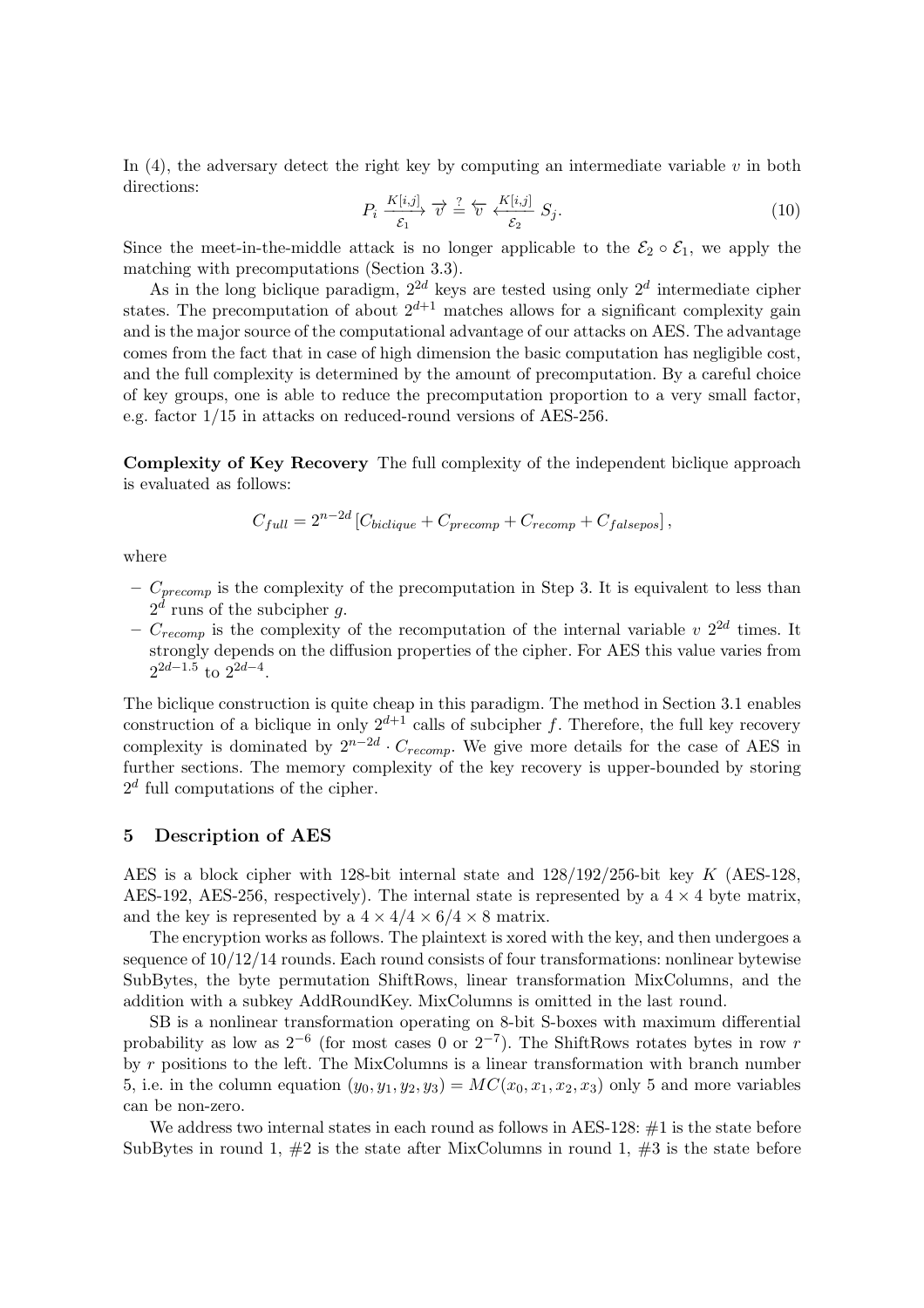SubBytes in round 2, ...,  $\#19$  is the state before SubBytes in round 10,  $\#20$  is the state after ShiftRows in round 10 (MixColumns is omitted in the last round). The states in the last round of AES-192 are addressed as  $\#23$  and  $\#24$ , and of AES-256 as  $\#27$  and  $\#28$ .

The subkeys come out of the key schedule procedure, which slightly differs for each version of AES. The key K is expanded to a sequence of keys  $K^0, K^1, K^2, \ldots, K^{10}$ , which form a  $4\times60$  byte array. Then the 128-bit subkeys \$0, \$1, \$2, ..., \$14 come out of the sliding window with a 4-column step. The keys in the expanded key are formed as follows. First,  $K^0 = K$ . Then, column 0 of  $K^r$  is the column 0 of  $K^{r-1}$  xored with the nonlinear function (SK) of the last column of  $K^{r-1}$ . Subsequently, column i of  $K^r$  is the xor of column i – 1 of  $K^{r-1}$ and of column i of  $K^{r-1}$ . In AES-256 column 3 undergoes SubBytes transformation while forming column 4.

Bytes within a state and a subkey are enumerated as follows

|  |  | 2              |
|--|--|----------------|
|  |  | 3              |
|  |  | $\overline{A}$ |
|  |  | 5              |

Byte *i* in state  $Q$  is addressed as  $Q_i$ .

# 6 Independent Bicliques: Key Recovery for the Full AES-128

|                  |                                                    |                     |              | <b>Biclique</b> |                                      |  |  |  |  |
|------------------|----------------------------------------------------|---------------------|--------------|-----------------|--------------------------------------|--|--|--|--|
|                  | Rounds Dimension $\Delta^K$ bytes $\nabla^K$ bytes |                     |              | Time            | Memory                               |  |  |  |  |
| $8 - 10$         | 8                                                  | $\$8_8, \$8_{12}$   | $$8_1, $8_9$ | $2^7$           | $2^9$                                |  |  |  |  |
|                  | Matching                                           |                     |              |                 |                                      |  |  |  |  |
|                  | g                                                  | Precomputation      |              | Recomputation   |                                      |  |  |  |  |
| Rounds           | $\boldsymbol{\eta}$                                | Workload Memory     |              |                 | SubBytes: forward SubBytes: backward |  |  |  |  |
| $1 - 7$          | $#5_{12}$                                          | $2^{8-\varepsilon}$ | $2^9$        | 0.875           | 2.625                                |  |  |  |  |
| Total complexity |                                                    |                     |              |                 |                                      |  |  |  |  |
| Memory           | $C_{biclique}$                                     | $C_{precomp}$       | $C_{recomp}$ | $C_{falsepos}$  | $C_{full}$                           |  |  |  |  |
| $2^{13}$         | $2^{7}$                                            | $2^{7}$             | $2^{14.14}$  | $2^8$           | 2126.18                              |  |  |  |  |

Table 3. Parameters of the key recovery for the full AES-128

#### 6.1 Key Partitioning

For more clarity we define the key groups with respect to the subkey \$8 of round 8 and enumerate the groups of keys by  $2^{112}$  base keys. Since the AES-128 key schedule bijectively maps each key to \$8, the enumeration is well-defined. The base keys  $K[0, 0]$  are all possible  $2^{112}$  16-byte values with two bytes fixed to 0 whereas the remaining 14 bytes run over all values:

The keys  $\{K[i,j]\}\$ in a group are enumerated by all possible byte differences i and j with respect to the base key  $K[0,0]$ :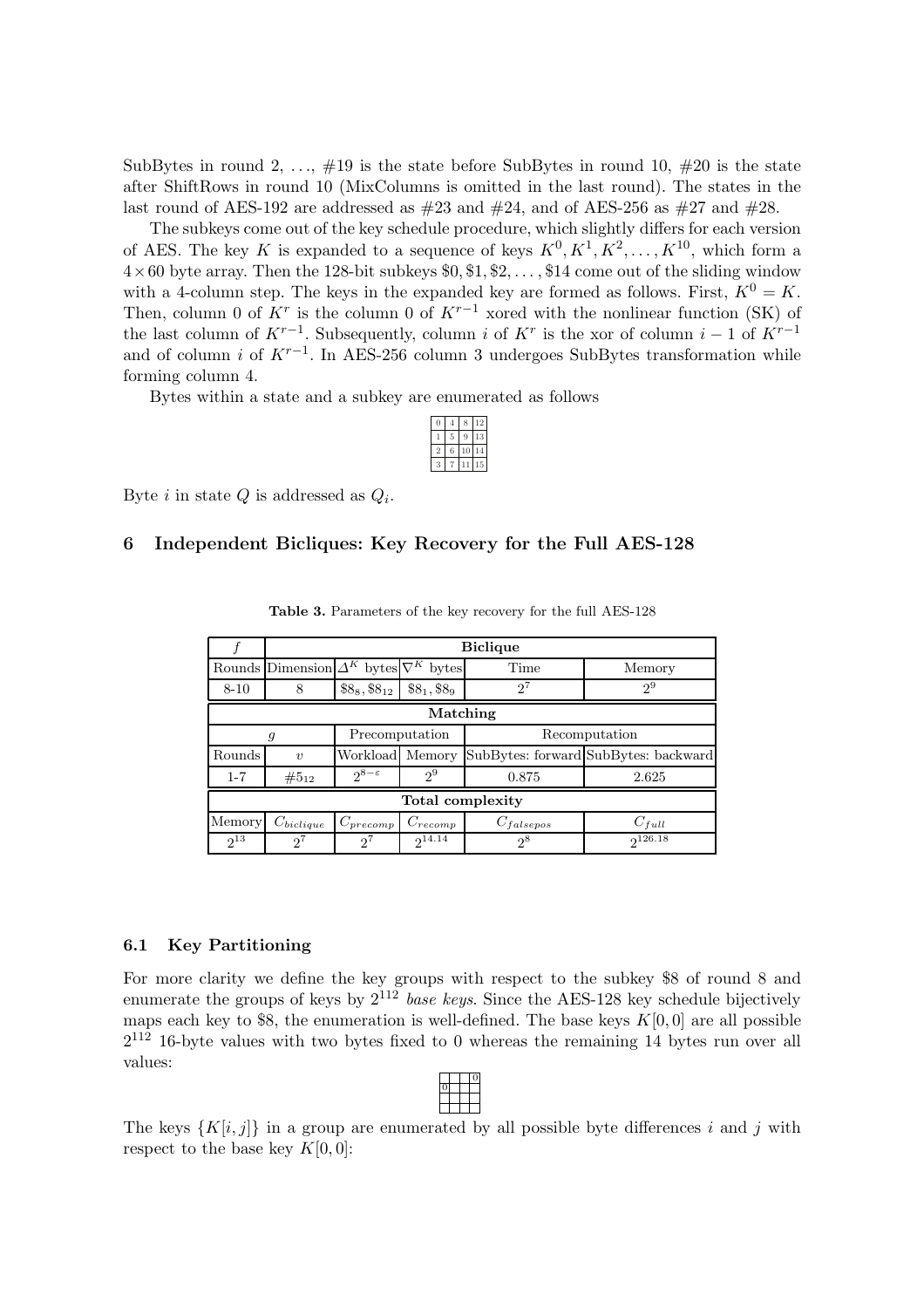This yields the partition of the round-8 subkey space, and hence the AES key space, into the  $2^{112}$  groups of  $2^{16}$  keys each.

#### 6.2 3-Round Biclique of Dimension 8

We construct a 3-round biclique from combined related-key differentials as described in Section 3.1. The parameters of the key recovery are summarized in Table 3. The adversary fixes  $C_0 = 0$  and derives  $S_0 = f_{K[0,0]}^{-1}(C_0)$  (Figure 13, left). The  $\Delta_i$ -differentials are based on the difference  $\Delta_i^K$  in \$8, and  $\nabla_j$ -differentials are based on the difference  $\nabla_j^K$  in \$8:

| $\Delta^K$ (\$8) = $\Box$ |  |  | and $\nabla^K(\$8) = \bigsqcup$ |  |  |  |
|---------------------------|--|--|---------------------------------|--|--|--|

.

Both sets of differentials are depicted in Figure 13 in the truncated form. As they share no active S-boxes, the resulting combined differentials yield a biclique of dimension 8.

Since the  $\Delta_i$ -differential affects only 12 bytes of the ciphertext, all the ciphertexts share the same values in bytes  $C_{0,1,4,13}$ . Furthermore, since  $\Delta_i^K(\$10_{10}) = \Delta_i^K(\$10_{14})$ , the ciphertext bytes  $C_{10}$  and  $C_{14}$  are also always equal. As a result, the data complexity does not exceed  $2^{88}$ .



**Fig. 4.** AES-128 biclique from combined differentials: base computation as well as  $\Delta_i$ - and  $\nabla_j$ -differentials.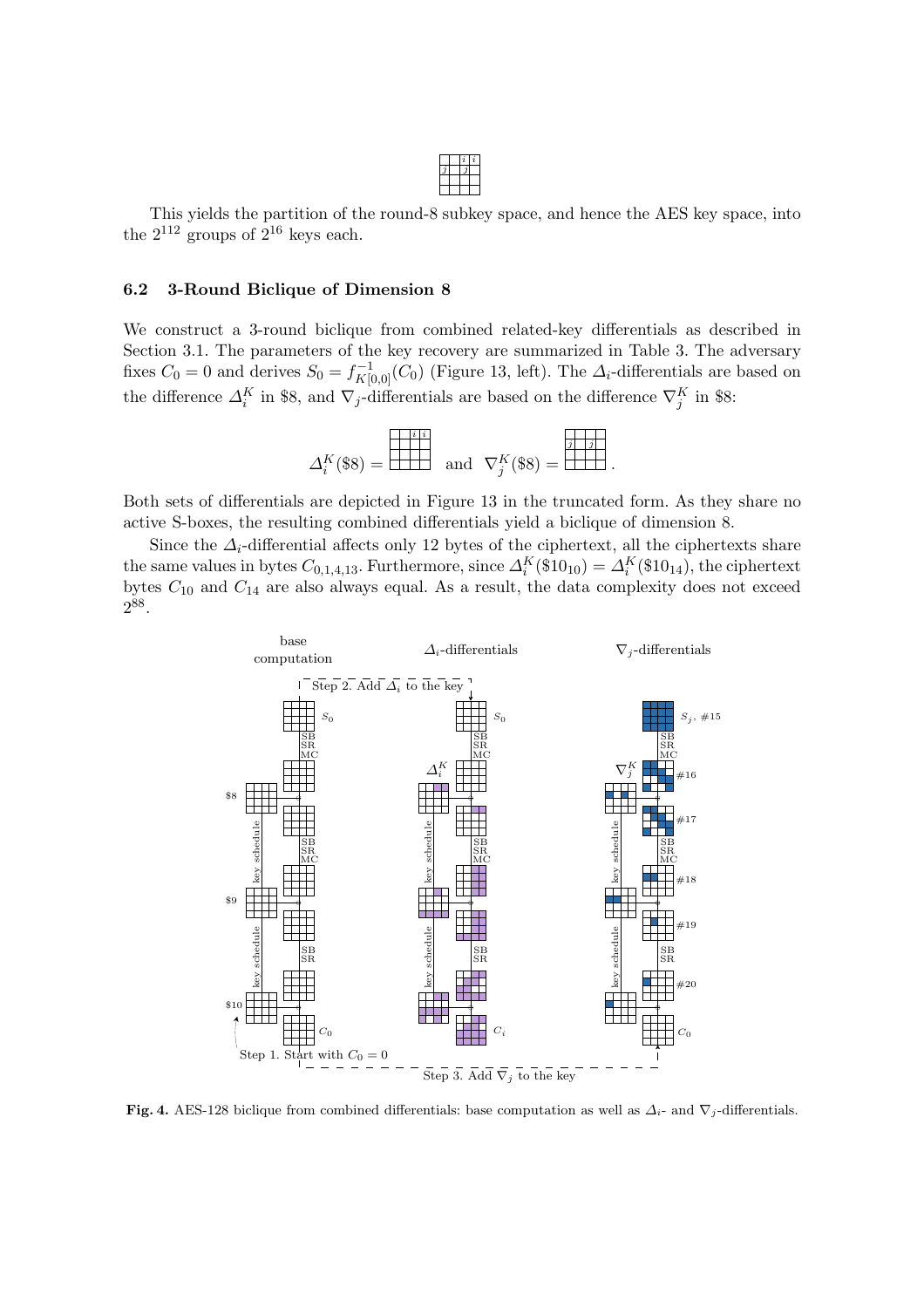

Forward computation **Fig.** 5. Now we figure out the backward put the strong  $R_{\rm E5-128}^{\rm K[i,j]}$   $\overrightarrow{v}$  differs from the stored one  $P_i \xrightarrow{K[i,0]} \overrightarrow{v}_i$ . Similarly, it is determined by the influence of the difference between keys  $K[i, j]$  and  $K[i, 0]$ , now applied to the plaintext. Thanks to the low diffusion of the AES key schedule and sparsity of the key difference in round 8, the whitening subkeys of  $K[i, j]$ and  $K[i, 0]$  differ in 9 bytes only. The difference is no longer a linear function of j as it is in the computation of  $\overleftarrow{v}$ , but still requires only three s-boxes in the key schedule to recompute. The areas of internal states to be recomputed (with 13 S-boxes) are depicted in Figure 6.



Fig. 6. Recomputation the forward direction: AES-128

# 6.3 Matching over 7 Rounds

Now we check whether the secret key  $K_{secret}$  belongs to the key group  $\{K[i, j]\}$  according to Section 3.3. We make  $2^{d+1}$  precomputations of v and store values as well as the intermediate states and subkeys in memory. Then we check  $(10)$  for every i, j by recomputing only those variables that differ from the ones stored in memory. Now we evaluate the amount of recomputation in both directions.

Backward direction. Let us figure out how the computation  $\overleftarrow{v} \stackrel{K[i,j]}{\longleftarrow} S_j$  differs from the stored one  $\overleftarrow{v}_j \stackrel{K[0,j]}{\longleftarrow} S_j$ . It is determined by the influence of the difference between keys  $K[i, j]$  and  $K[0, j]$  (see the definition of the key group in Section 6.1). The difference in the subkey \$5 is non-zero in only one byte, so we have to recompute as few as four S-boxes in round 5 (state  $\#13$ ). The full area to be recomputed, which includes 41 S-boxes, is depicted in Figure 5. Note that the difference in the relevant subkeys is a linear function of  $i$ , and hence can be precomputed and stored.

Forward computation. Now we look at how the computation  $P_i \xrightarrow{K[i,j]} \overrightarrow{v}$  differs from the stored one  $P_i \xrightarrow{K[i,0]} \overrightarrow{v}_i$ . Similarly, it is determined by the influence of the difference between keys  $K[i, j]$  and  $K[i, 0]$ , now applied to the plaintext. Thanks to the low diffusion of the AES key schedule and sparsity of the key difference in round 8, the whitening subkeys of  $K[i, j]$ and  $K[i, 0]$  differ in 9 bytes only. The difference is no longer a linear function of j as it is involved into the computation of  $\overleftarrow{v}$ , but still requires only three S-boxes in the key schedule to recompute. This effect and the areas of internal states to be recomputed (with 13 S-boxes) are depicted in Figure 6.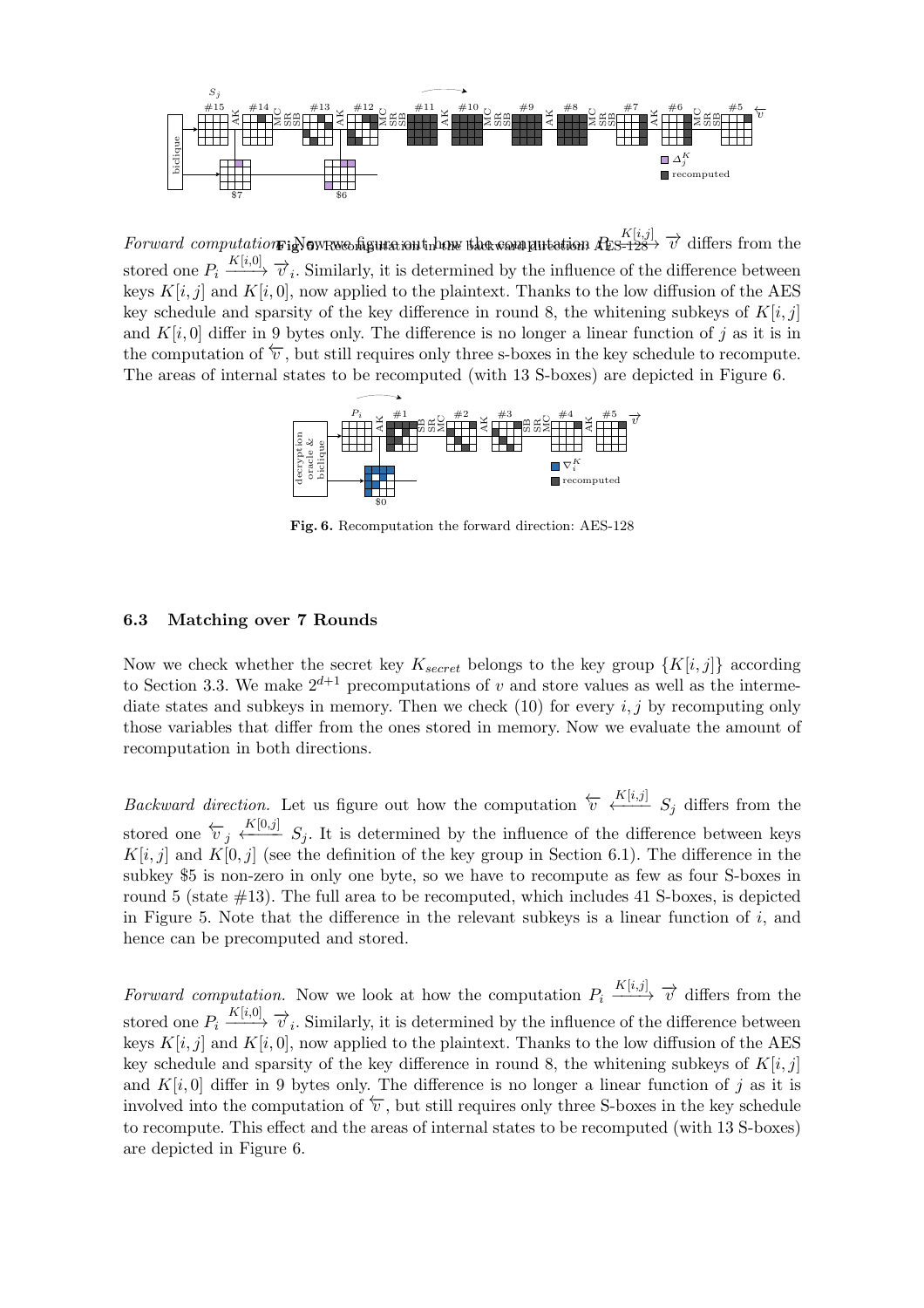#### 6.4 Complexities

Since only a portion of the round function is recomputed, one has to be highly accurate in evaluating the complexity  $C_{r\text{ecomp}}$ . A rough division of AES-128 into 10 rounds is not precise enough. For a more exact evaluation, we count the number of S-boxes in each SubBytes operation that we have to recompute, the number of active variables in MixColumns, the number of output variables that we need from MixColumns, and, finally, the number of S-boxes to recompute in the key schedule.

Altogether, we need an equivalent of 3.4375 SubBytes operations (i.e., 55 S-boxes), 2.3125 MixColumns operations, and a negligible amount of XORs in the key schedule. The number of SubBytes computations clearly is a larger summand. S-boxes are also the major contributor to the practical complexity of AES both in hardware and software. Therefore, if we aim for a single number that refers to the complexity, it makes sense to count the number of SubBytes operations that we need and compare it to that in the full cipher. The latter number is  $10 + 2.5 = 12.5$  as we have to take the key schedule nonlinearity into account. As a result,  $C_{recomp}$  is equivalent to  $2^{16} \cdot 3.4375/12.5 = 2^{14.14}$  runs of the full AES-128. The values  $C_{biclique}$ and  $C_{precomp}$  together do not exceed  $2^8$  calls of the full AES-128.

The full computational complexity amounts to about

$$
2^{112} (2^8 + 2^{14.14} + 2^8) = 2^{126.18}.
$$

The memory requirement is upper-bounded by the storage of  $2^8$  full computations of g. Since the coverage of the key space by groups around base keys is complete, the success probability is 1.

This approach for 8-round AES-128 yields a key recovery with computational complexity about  $2^{125.34}$ , data complexity  $2^{88}$ , memory complexity  $2^8$ , and success probability 1. Similarly, preimage search for the compression function of the full AES-128 in Miyaguchi-Preneel mode requires about  $2^{125.83}$  computations,  $2^8$  memory, and has a success probability of about 0.6321.

# 7 Indepent Bicliques for the Full AES-192

# 7.1 Key Partitioning

We define the key groups with respect to the expanded key block  $K^6$ , which consists of the subkey \$9 and left two columns of the subkey \$10 (further denoted by  $$10<sub>L</sub>$ ) and enumerate the groups of keys by  $2^{176}$  base keys. Since the AES-192 key schedule bijectively maps each key to  $\ell^3$ || $\ell^1$ , the enumeration is well-defined. The base keys  $K[0, 0]$  are all possible  $2^{176}$ 24-byte values with two bytes fixed to 0 whereas the remaining 22 bytes run over all values:

The keys  $\{K[i, j]\}$  in a group are enumerated by all possible byte differences i and j with respect to the base key  $K[0, 0]$ :

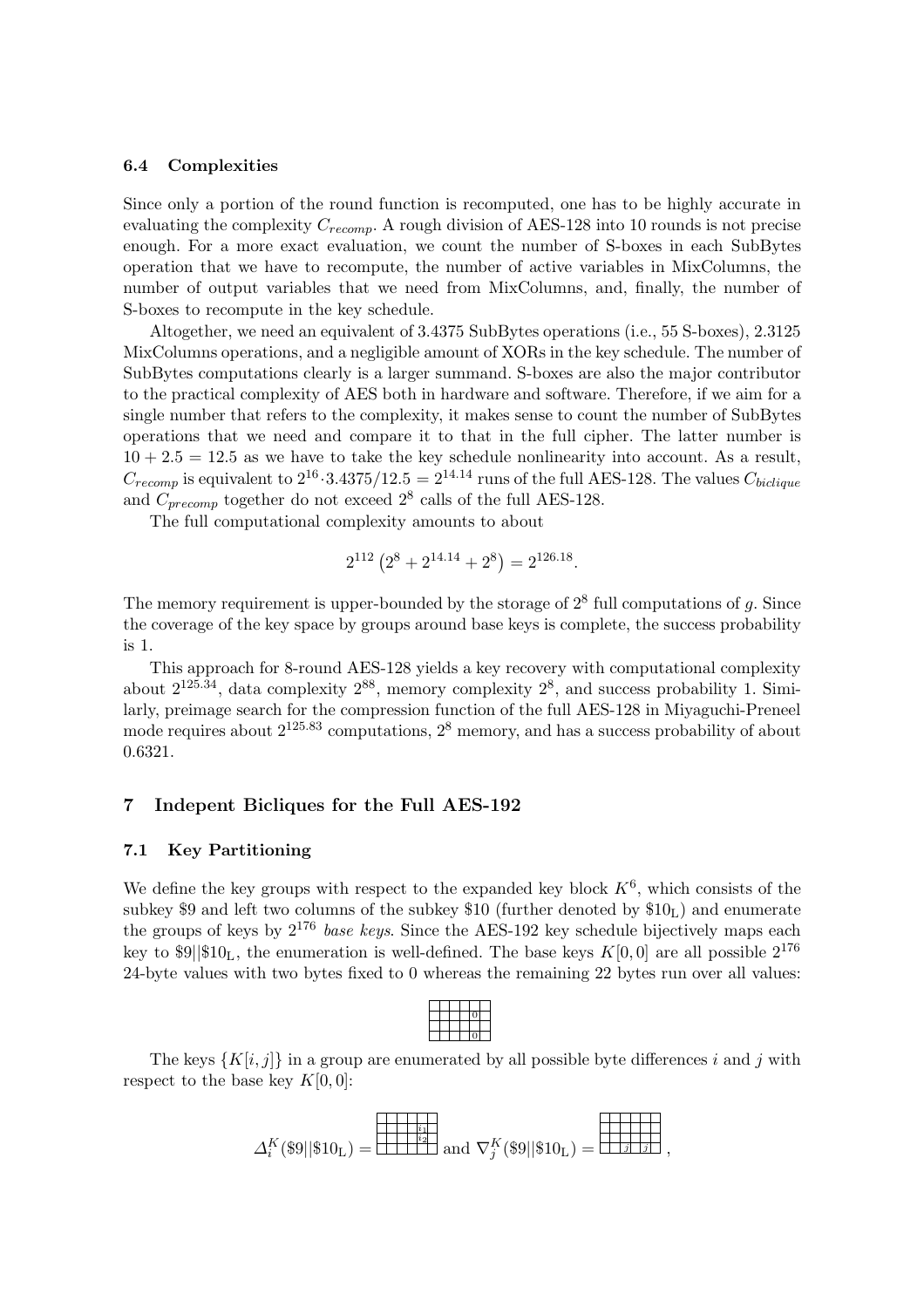where  $(i_1, i_2)$  are all possible columns that have one byte zero after applying MixColumns<sup>-1</sup>:

$$
\begin{pmatrix} 0 \\ i_1 \\ i_2 \\ 0 \end{pmatrix} = \text{MixColumns} \begin{pmatrix} * \\ i \\ * \\ 0 \end{pmatrix} . \tag{11}
$$

This yields the partition of the AES-192 key space by the  $2^{176}$  groups of  $2^{16}$  keys each.

# 7.2 4-Round Biclique

The parameters of the key recovery are outlined in Table 4. The biclique is defined analogously to the biclique for AES-128. Thanks to the longer key, we are able to construct a biclique over 4-round f, so that  $S_0 = #17$ . Again, the  $\Delta_i$ - and  $\nabla_i$ -differential trails share no active S-boxes (Figure 7).

|                  |                                                    | <b>Biclique</b>               |                                                          |                |                                      |  |  |  |
|------------------|----------------------------------------------------|-------------------------------|----------------------------------------------------------|----------------|--------------------------------------|--|--|--|
|                  | Rounds Dimension $\Delta^K$ bytes $\nabla^K$ bytes |                               |                                                          | Time           | Memory                               |  |  |  |
| $9 - 12$         | 8                                                  |                               | $$6_{17}, $6_{18}$ \$6 <sub>11</sub> , \$6 <sub>17</sub> | $2^{7}$        | $2^9$                                |  |  |  |
| Matching         |                                                    |                               |                                                          |                |                                      |  |  |  |
|                  | Precomputation<br>g                                |                               |                                                          | Recomputation  |                                      |  |  |  |
| Rounds           | $\boldsymbol{\eta}$                                | Workload Memory               |                                                          |                | SubBytes: forward SubBytes: backward |  |  |  |
| $1 - 8$          | $#7_{12}$                                          | $2^{8-\varepsilon}$           | $2^9$                                                    | 1.1875         | 1.625                                |  |  |  |
| Total complexity |                                                    |                               |                                                          |                |                                      |  |  |  |
| Memory           | $C_{biclique}$                                     | $C_{precomp}$<br>$C_{recomp}$ |                                                          | $C_{falsepos}$ | $C_{full}$                           |  |  |  |
| $2^{13}$         | $2^7$                                              | $2^{7}$                       | $2^{13.68}$                                              | $2^8$          | 2189.68                              |  |  |  |

Table 4. Parameters of the key recovery in the full AES-192

Since the  $\Delta_i$ -differential affects only 12 bytes of the ciphertext, all the ciphertexts share the same values in bytes  $C_{3,6,7,10}$ . Furthermore, since  $\Delta_i^K(\$12_0) = \Delta_i^K(\$12_{12})$  and  $\Delta_i^K(\$12_9) =$  $\Delta_i^K(\text{$12$}_{13})$ , we have the following property for the ciphertext bytes:

$$
C_0 = C_{12}
$$
 and  $C_9 = C_{13}$ .

As a result, the data complexity does not exceed  $2^{80}$ .

# 7.3 Matching over 8 Rounds

The partial matching procedure is very similar to that in AES-128. The areas to be recomputed in the backward direction are depicted in Figure 8, and in the forward direction in Figure 9. In the backward direction we save two S-boxes, since the  $\Delta^K(\$9\|\$10_L)$  is the expansion of 3-byte difference by MixColumns (Equation (11)). As a result, only six (instead of eight) S-boxes needs recomputing in state  $\#15$  (round 8). Regarding the forward direction, the whitening subkeys \$0 differ in 4 bytes only, which makes only four S-boxes to recompute. Note that the difference in the relevant subkeys is a linear function of  $i$  and  $j$ , respectively, and hence can be precomputed and stored.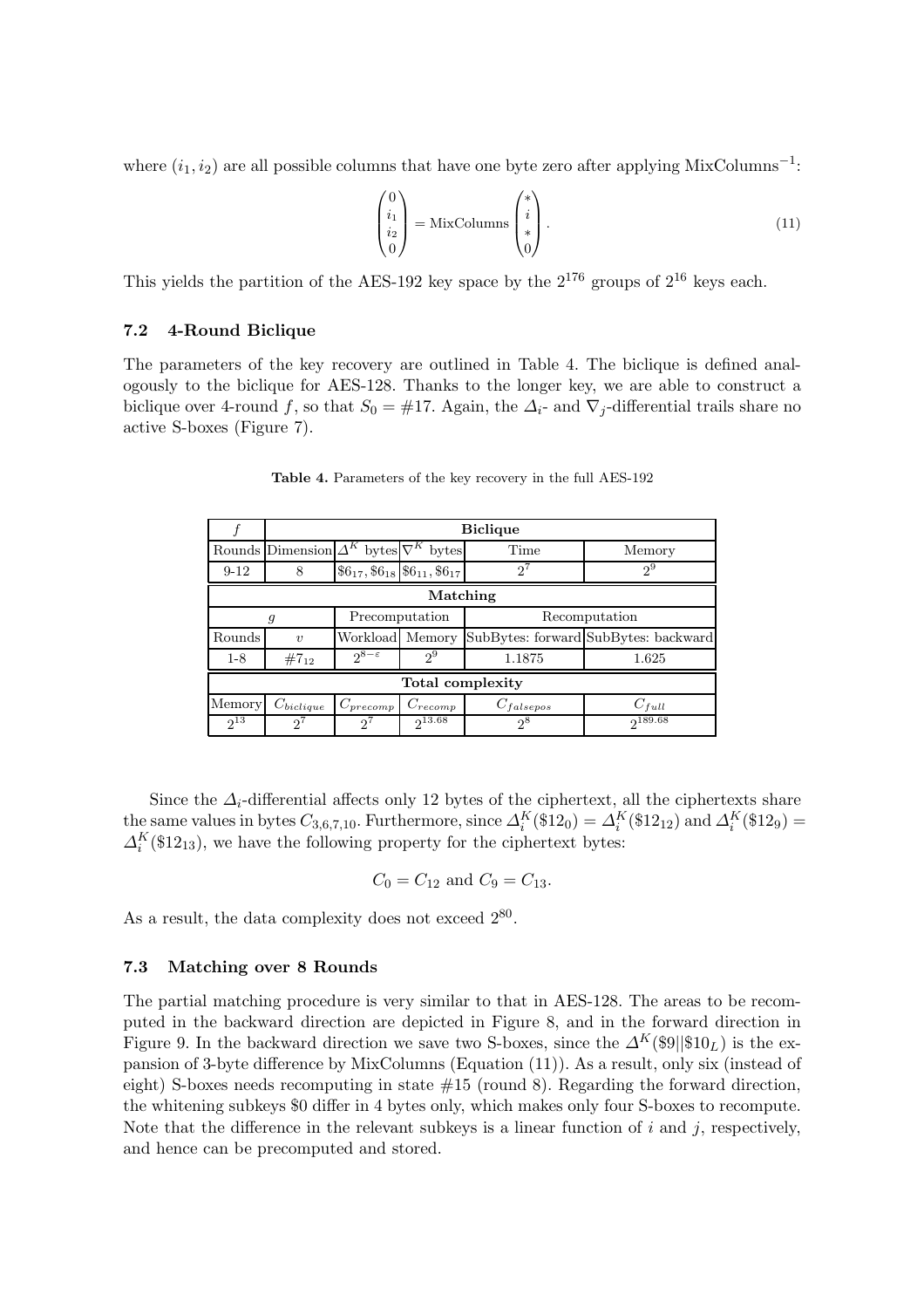

Fig. 7. Two key modifications for AES-192 biclique



Fig. 8. Recomputation in the backward direction: AES-192



Fig. 9. Recomputation the forward direction: AES-192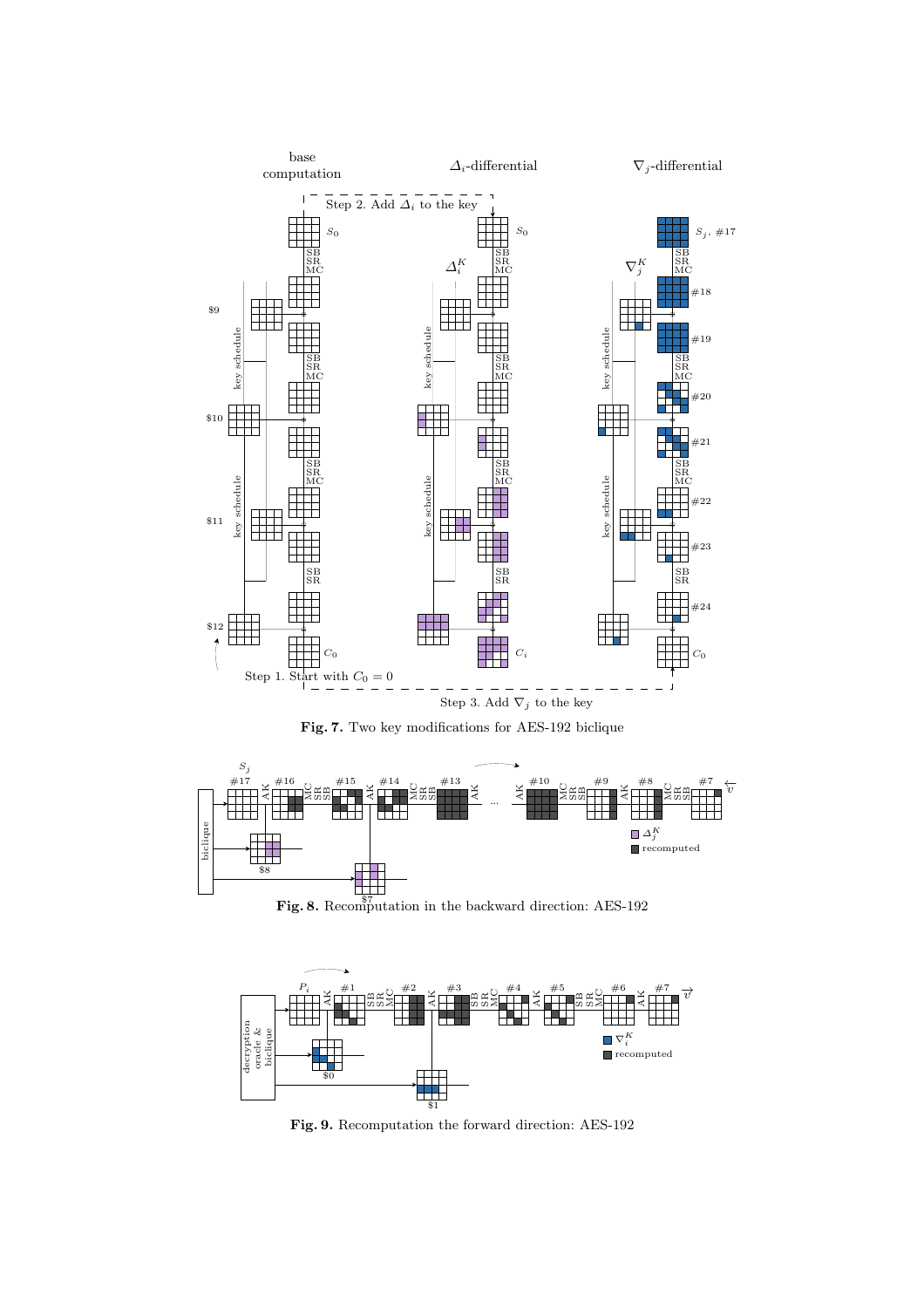#### 7.4 Complexities

Again, we aim to count the nonlinear operations as both a larger summand and the bottleneck of most implementations. Altogether, we need an equivalent of 2.8125 SubBytes operations compared to the equivalent of 14 in the full cipher (there are 8 key schedule rounds). As a result,  $C_{recomp}$  is equivalent to  $2^{16} \cdot 2.8125/14 = 2^{13.68}$  runs of the full AES-192. The full computational complexity amounts to about

$$
2^{172} \cdot (2^9 + 2^{13.68}) = 2^{189.74}.
$$

The memory requirement is upper-bounded by the storage of  $2^8$  full computations of g. Since the coverage of the key space by groups around base keys is complete, the success probability is 1.

This approach for 9-round AES-192 yields a key recovery with computational complexity about  $2^{188.8}$ , data complexity  $2^{80}$ , memory complexity  $2^8$ , and success probability 1. Similarly, preimage search for the compression function of the full AES-192 in Davies-Meyer mode requires about  $2^{125.71}$  computations,  $2^8$  memory, and has success rate 0.6321.

# 8 Independent Bicliques for the Full AES-256

|          |                                                    | <b>Biclique</b> |                |                |                                      |  |  |  |  |
|----------|----------------------------------------------------|-----------------|----------------|----------------|--------------------------------------|--|--|--|--|
|          | Rounds Dimension $\Delta^K$ bytes $\nabla^K$ bytes |                 |                | Time           | Memory                               |  |  |  |  |
| 11-14    | 8                                                  | $$12_2$         | $$13_5$        | $2^7$          | $2^9$                                |  |  |  |  |
|          | Matching                                           |                 |                |                |                                      |  |  |  |  |
|          | g                                                  |                 | Precomputation | Recomputation  |                                      |  |  |  |  |
| Rounds   | $\eta$                                             | Workload Memory |                |                | SubBytes: forward SubBytes: backward |  |  |  |  |
| $1 - 10$ | $#7_{12}$                                          | $2^7$           | $2^9$          | 0.625          | 4.8125                               |  |  |  |  |
|          | Total complexity                                   |                 |                |                |                                      |  |  |  |  |
| Memory   | $C_{biclique}$                                     | $C_{precomp}$   | $C_{recomp}$   | $C_{falsepos}$ | $C_{full}$                           |  |  |  |  |
| $2^{13}$ | $2^7$                                              | $2^7$           | $2^{14.64}$    | $2^8$          | $2^{254.64}$                         |  |  |  |  |

Table 5. Parameters of the key recovery in the full AES-256

#### 8.1 Key Partitioning

We define the key groups with respect to the expanded key block  $K^6 = $12||$13$  and enumerate the groups of keys by  $2^{240}$  base keys. Since the AES-256 key schedule bijectively maps each key to  $12|\$  13, the enumeration is well-defined. The base keys  $K[0, 0]$  are all possible  $2^{240}$  32-byte values with two bytes fixed to 0 whereas the remaining 30 bytes run over all values:

The keys  $\{K[i, j]\}$  in a group are enumerated by all possible byte differences i and j with respect to the base key  $K[0,0]$ :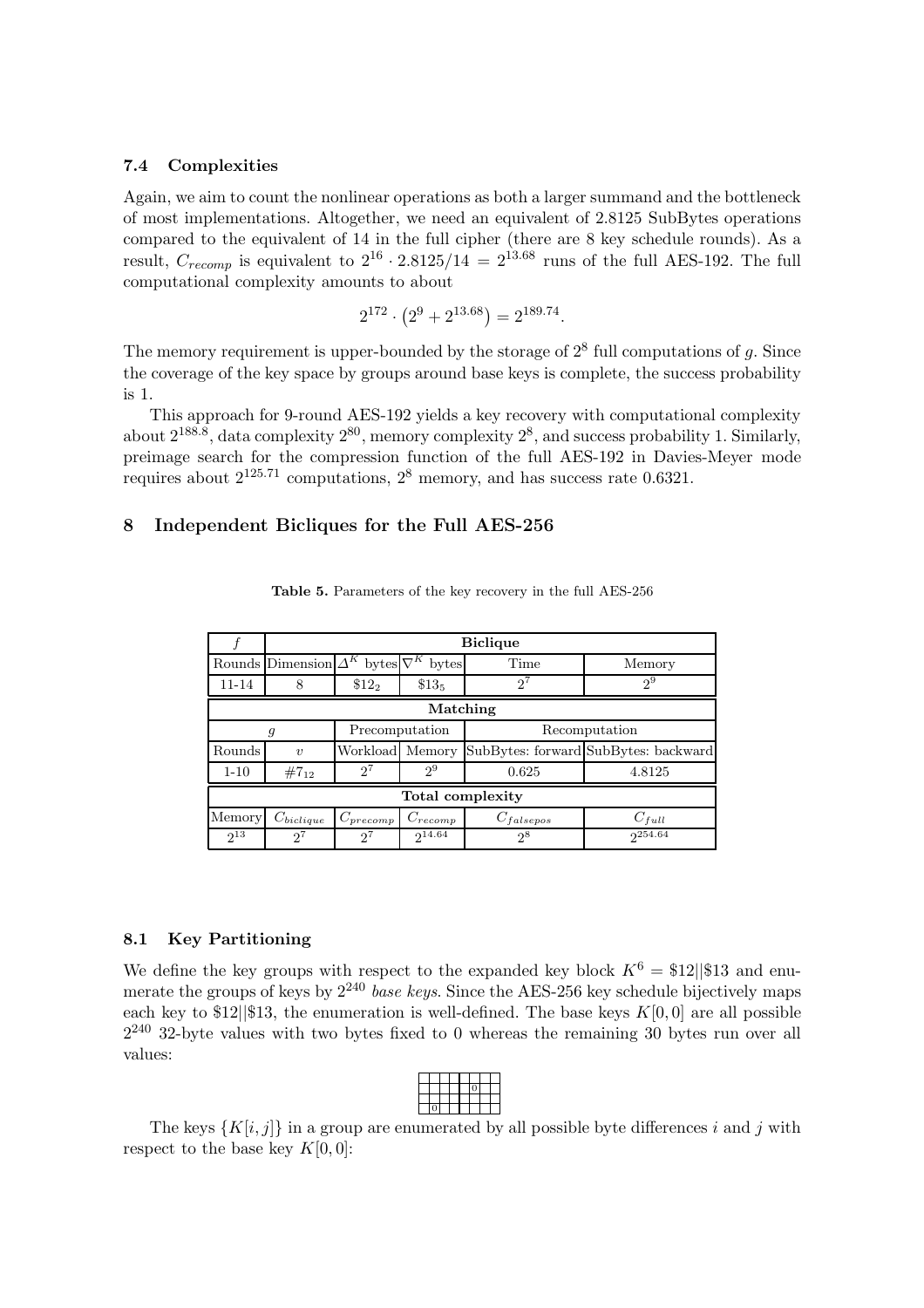

This yields the partition of the AES-256 key space into the  $2^{240}$  groups of  $2^{16}$  keys each.

#### 8.2 4-Round Biclique

The parameters of the key recovery are outlined in Table 5. The biclique is defined analogously to the biclique for AES-128. Thanks to the longer key, we are able to construct a biclique over 4-round f, so that  $S_0 = #21$ . Again, the  $\Delta_i$ - and  $\nabla_i$ -differential trails share no active S-boxes (Figure 15).



Fig. 10. Two key modifications for AES-256 biclique

The  $\Delta_i$ -differential affects only 7 bytes of the ciphertext, and the key difference is equal in all non-zero bytes of \$14. Therefore, the data complexity does not exceed  $2^{40}$ .

# 8.3 Matching over 10 Rounds

The partial matching procedure is again similar to that in AES-128. The areas to be recomputed in the backward direction are depicted in Figure 11, and in the forward direction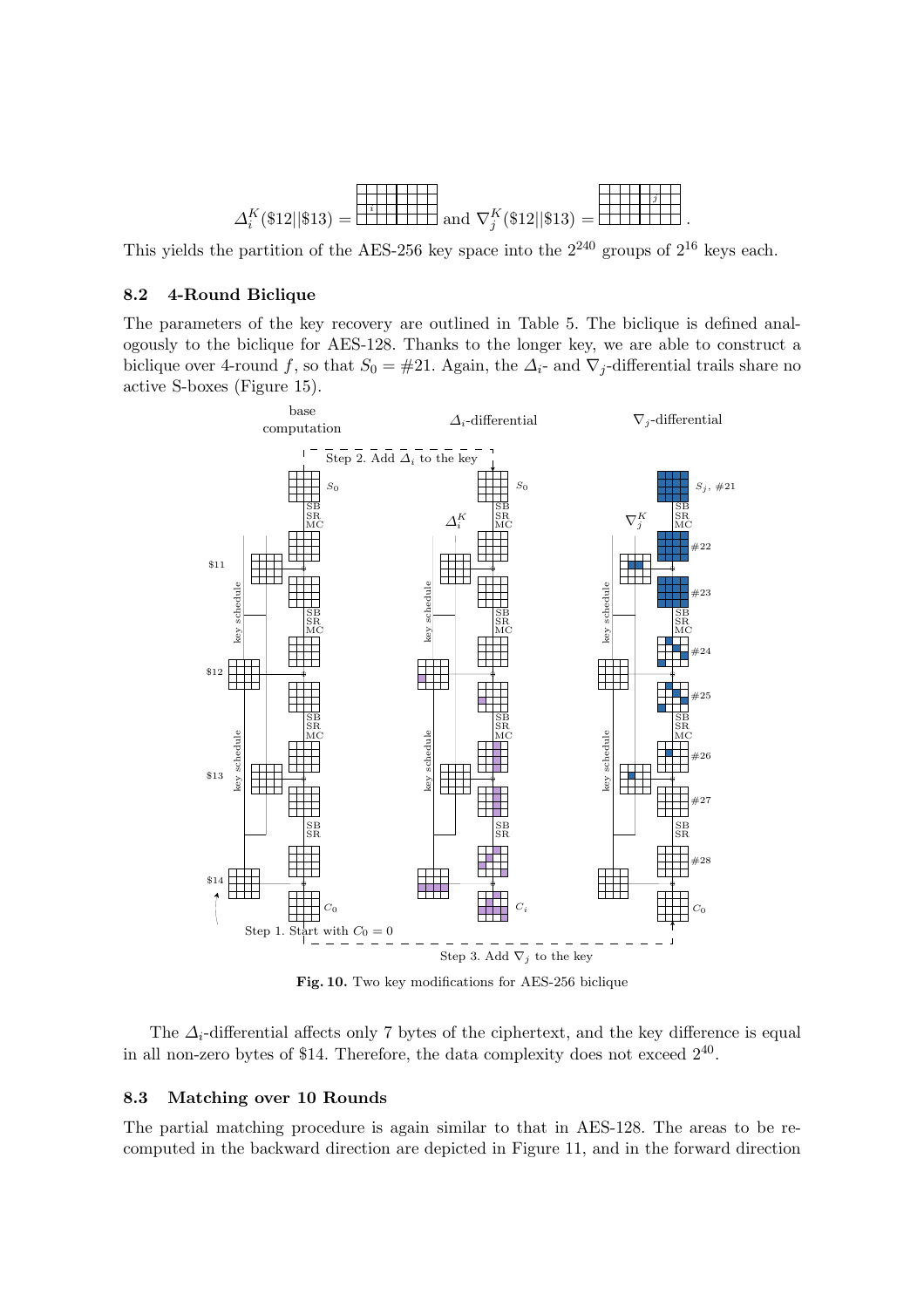

Fig. 11. Recomputation in the backward direction: AES-256



Fig. 12. Recomputation the forward direction: AES-256

in Figure 12. The whitening subkeys differ in 1 byte only. Note that the difference in the relevant subkeys is a linear function of  $i$  and  $j$ , respectively, and hence can be precomputed and stored.

#### 8.4 Complexities

Again, we aim to count the non-linear operations as both a larger summand and the bottleneck of most implementations. Altogether, we need an equivalent of 5.4375 SubBytes operations compared to the equivalent of 17.25 in the full cipher (there are 6.5 key schedule rounds). As a result,  $C_{recomp}$  is equivalent to  $2^{16} \cdot 5.625/17.25 = 2^{14.383}$  runs of the full AES-256. The full computational complexity amounts to about

$$
2^{240} \cdot (2^9 + 2^{14.383}) = 2^{254.42}
$$

.

The memory requirement is upper bounded by the storage of  $2<sup>8</sup>$  full computations of g. Since the coverage of the key space by groups around base keys is full, the success probability is 1.

This approach for 9-round AES-256 yields a key recovery with computational complexity about  $2^{251.92}$ , data complexity  $2^{120}$ , memory complexity  $2^8$ , and success probability 1. Similarly, preimage search for the compression function of the full AES-256 in Davies-Meyer mode requires about  $2^{126.35}$  computations,  $2^8$  memory, and works with success probability 0.6321.

# 9 Long Bicliques: Key Recovery for 8-Round AES-128

We view the sequence  $SB \circ AK \circ MC \circ SR \circ SB$  as a layer of four parallel 32-bit super boxes [16], each parameterized with the corresponding column of the subkey. We decided to include SR to the Super Box for more clarity.

# 9.1 Attack

Following the long biclique paradigm, we construct a biclique for the maximum number of rounds – 5. We have to set dimension to 1 and use heavily dependent differential trails (Section 3.2).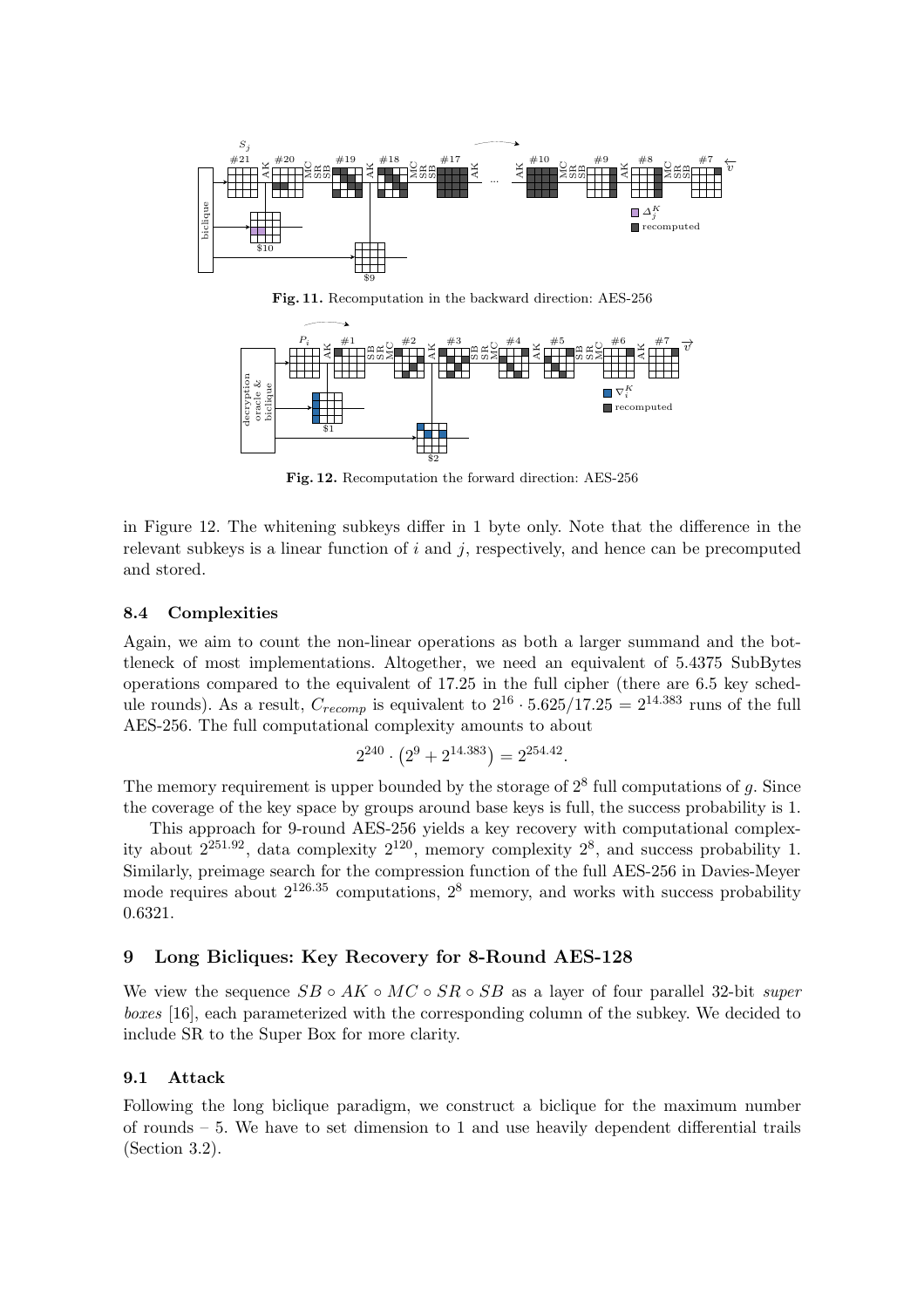Step 1. A biclique of dimension 1 involves two states, two ciphertexts, and a group of four keys, which is defined as follows:

The keys in the group are defined via the differences in subkeys \$4 and \$6:, i.e. like in a related-subkey boomerang attack:

> $K[0, 1]$  :  $\$\mathcal{A}(K[0, 1]) \oplus \mathcal{A}(K[0, 0]) = \Delta K;$  $K[1, 0]$ :  $\$6(K[1, 0]) \oplus \$6(K[0, 0]) = \nabla K;$  $K[1, 1]$  :  $$4(K[1, 1]) \oplus $4(K[0, 1]) = \Delta K.$

The differences  $\Delta K$  and  $\nabla K$  are defined columnwise:

$$
\Delta K = (A, \overline{0}, \overline{0}, \overline{0}); \quad \nabla K = (B, \overline{0}, B, \overline{0}),
$$

where

$$
A = \begin{pmatrix} 0 \\ * \\ * \end{pmatrix} = \text{MixColumns} \begin{pmatrix} 0 \\ 0 \\ * \end{pmatrix}; \qquad B = \begin{pmatrix} 1 \\ 0 \\ 0 \\ 0 \end{pmatrix}.
$$

Let us note that  $\nabla K$  in round 8 ( $\nabla$ \$8) is equal to  $(B, \overline{0}, \overline{0}, \overline{0})$ .

Instead of fixing the full keys in the group, we fix only three key bytes in the last column of \$5 so that we know the key difference in the  $\Delta$ -trail in round 6.

We split the 8-round AES-128 as follows:

- $\mathcal{E}_1$  is round 1.
- $\mathcal{E}_2$  is rounds 2-3.
- $\mathcal{E}_3$  is rounds 4-8.

**Step 2.** An illustration of the biclique construction in steps  $2(a) - 2(e)$  is given in Fig. 13.

**Step 2 (a).** The intermediate state in  $\mathcal{E}_3$  is the Super-Box layer in rounds 6-7. We construct truncated differential trails in rounds 5 based on the injection of  $\Delta K$  after round 4 (Fig. 13, left), and in rounds 7-8 based on the injection of  $\nabla$ (\$8) after round 8 (Fig. 13, right). Given the keys in the group, we know the key differences in trails.

Step 2 (b). We guess the actual differences in the truncated trails. We have three active S-boxes in round 5 and one active S-boxes in round 8. In total we make  $2^{7\cdot 4\cdot 2} = 2^{56}$  guesses.

Step 2 (c). First, for Super-boxes in columns 0 and 1 we construct all possible solutions that conform to the input and output differences. We note that the \$6 bytes not adjacent to active S-boxes in the ∇-trail in round 7 do not affect the ∇-trail, and thus can be left undefined. Therefore, we construct  $2^{64-32} = 2^{32}$  solutions. Similarly, we construct all possible solutions for Super-boxes in columns 2 and 3. We get only  $2^{24}$  solutions since we have restricted three bytes of \$5.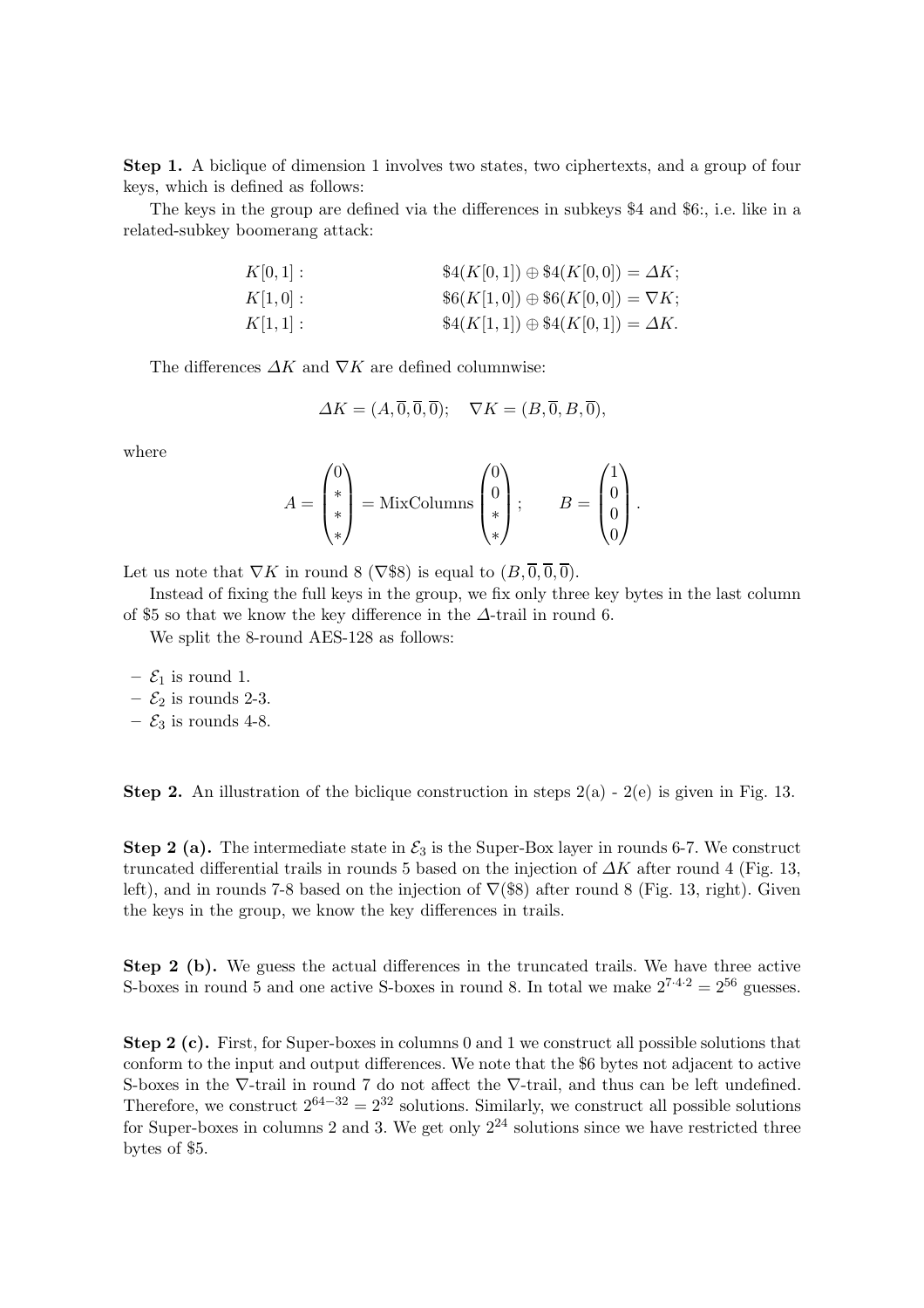

Fig. 13. Biclique construction in AES-128.

Step 2 (d). Outbound phase: we combine the solutions for pairs of Super-boxes and filter out those that are incompatible with the S-box behavior guessed in rounds 6 and 8. In round 8 we have a full 14-bit filter, and in round 6 we have only a portion of filter via the differences in the extended  $\nabla$ -trails. For the latter, the filter is 6 bit per active S-box, with the remaining 8bit filter to be fulfilled by adjusting the key. Therefore, we have  $2^{32+24-14-6\cdot3} = 2^{24}$  solutions. In those solutions we have fixed 64 bits of \$6 and 24 bits of \$5, which gives 80 bits in total due to dependencies. Finally, we additionally fix 24 key bits to sustain the difference propagation in round 6. Taking the guess of differences into account, we have constructed  $2^{80}$  bicliques with 104 key bits fixed. The remaining  $126-104=22$  key bits that define the key group can be chosen arbitrarily, so we amortize the construction of a biclique. As a result, we construct  $2^{102}$  bicliques for each value of the three bytes of \$5 we have fixed in advance.

Step 2 (e). We do not restrict the ciphertexts.

Step 3-5. We ask for the decryption of two ciphertexts and get two plaintexts. The matching position (*v*) is the state  $S_{2,3}^2$ . We compute *v* in both directions and check for the match (Figure 14).

**Step 6.** We construct  $2^{22}$  bicliques out of one by choosing 22 bits of the key (defined in Step 2 (d)) so that difference propagation in the guessed parts remains untouched. The simplest change that does not affect the trails is the flip in two bytes of  $K^6$  not adjacent to the active S-boxes and simultaneously in four bytes of  $K^5$  so that three active S-boxes in round 5 are stable.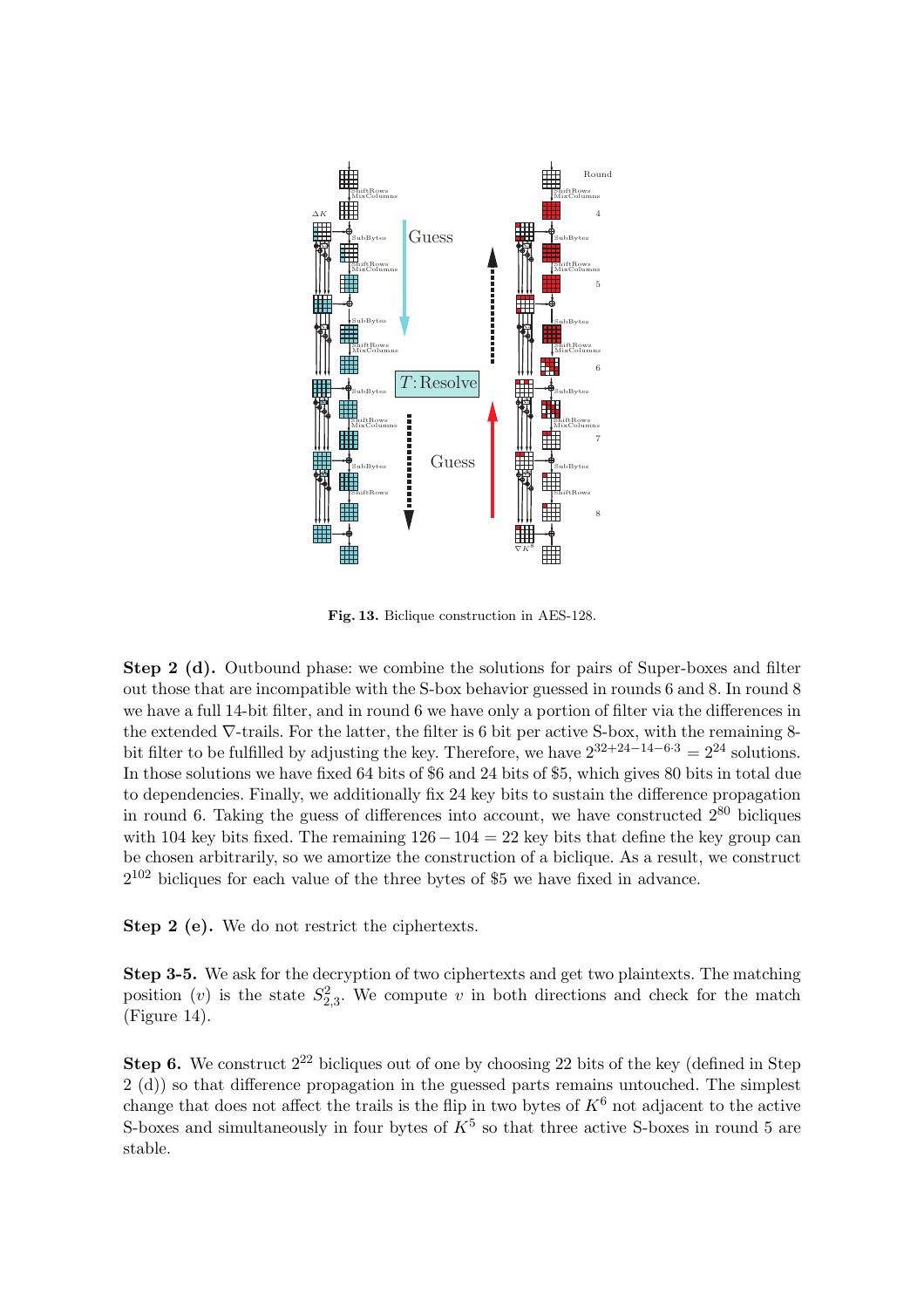# 9.2 Complexity

Solutions for the Super-boxes are constructed online by substituting  $2^{32}$  input pairs to the super-box transformation and filtering out incorrect quartets. This gives the time complexity  $2^{32}$  and the memory complexity  $2^{16}$ . Therefore, Step 2 (c) has complexity  $2^{32}$ . It also dominates the complexity of other steps, so we construct  $2^{80}$  bicliques with 104 fixed key bits in  $2^{56+32} = 2^{88}$ , and  $2^{102}$  bicliques in  $2^{88}$  plus the time required to construct a new biclique (Step 6). Again, in the complexity evaluation we count the number of recomputed S-boxes. Step 6 requires 3/8 SubBytes operations in round 5, 1 in round 4, 1/8 in round 7, 1/2 in round 8 per biclique ciphertext, hence 4 SubBytes operations per biclique. In the matching phase we compute 9 S-boxes in rounds 1-3, i.e. 1.125 SubBytes operations per biclique. Additionally, Step 6 requires four S-boxes in the key schedule to recalculate, of which only two are relevant for the matching. Recall that AES-128 has 40 S-boxes in the key schedule, or equivalent of 2.5 SubBytes operations.

The chance of getting a false positive is  $4 \cdot 2^{-8} = 2^{-6}$  per biclique. Most of false positives require only round 2 to recompute, which gives  $2^{-9}$  AES calls overhead on average, which is negligible compared to the matching phase. Therefore, the total complexity of the attack with  $2^{126}$  bicliques is about

$$
2^{126} (4/10.5 + 2^{-9} + 1.125/10.5) = 2^{124.97}.
$$

with  $2^{32}$  memory and  $2^{127}$  data.



Fig. 14. Matching in the 8-round attack on AES-128.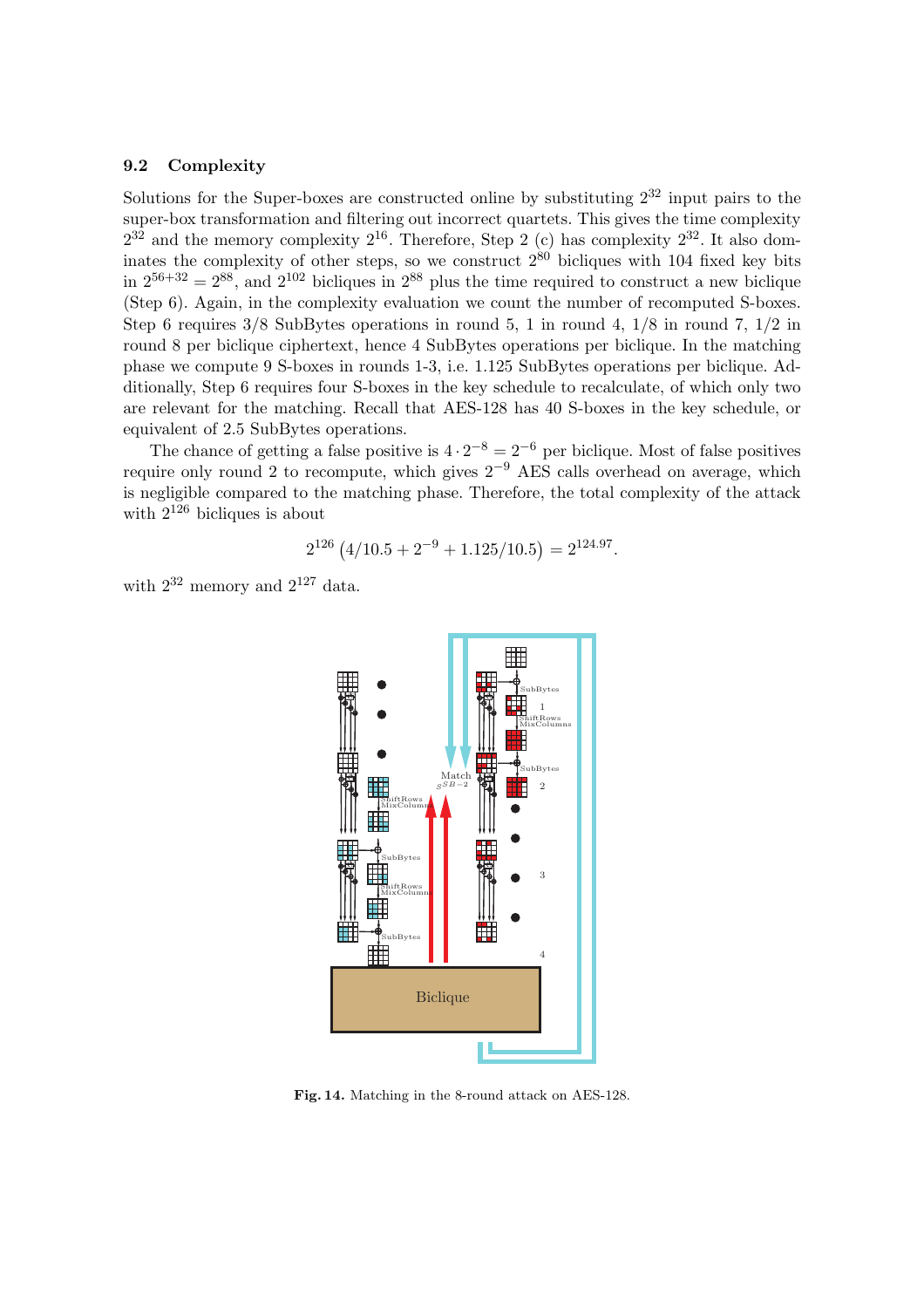#### 9.3 Success rate

Our attack always outputs the right key as soon as it belongs to one of the quartets produced in the attack. As the key bits are adaptively chosen in the attack, the algorithm does not guarantee that the quartets are pairwise different. On the other hand, each quartet has equal chance to be produced. Therefore, we estimate that the algorithm generates a natural proportion of  $(1-1/e) = 63\%$  quartets. If we keep track of quartets in the loop after the guess of three bytes of  $K^5$ , then the memory complexity grows to  $2^{102}$ . For a success probability of 63% the second variant of the attack produces  $2^{125.33}$  bicliques in  $2^{124.3}$  time, and needs  $2^{126.33}$  chosen ciphertexts. The workload/success rate ratio is thus  $2^{124.97}$ .

#### 10 Long Bicliques: 9-Round AES-256

Our attack is differential-based biclique attack (Section 3.2).

Step 1. A biclique of dimension 1 involves two states, two ciphertexts, and a group of four keys. The keys in the group are defined via the difference in subkeys:

| $K[0,1]$ : | $$5(K[0,1]) \oplus $5(K[0,0]) = \Delta K;$  |
|------------|---------------------------------------------|
| $K[1,0]$ : | $\$(K[1,0]) \oplus \$6(K[0,0]) = \nabla K;$ |
| K[1,1]:    | $$6(K[1,1]) \oplus $6(K[0,1]) = \nabla K.$  |

The differences  $\Delta K$  and  $\nabla K$  are defined columnwise:

$$
\Delta K = (A, \overline{0}, \overline{0}, \overline{0}); \quad \nabla K = (B, B, \overline{0}, \overline{0}),
$$

where

$$
A = \text{MixColumns}\begin{pmatrix} 0 \\ 0 \\ 2 \\ 0 \end{pmatrix}; \qquad B = \begin{pmatrix} 0 \\ 2 \\ 59 \\ 2 \end{pmatrix} = \text{MixColumns}\begin{pmatrix} * \\ * \\ 0 \\ 0 \end{pmatrix}.
$$

Let us note that the key relation in the next expanded key is still linear:

$$
\$4(K[1,0]) \oplus \$4(K[0,0]) = \$4(K[1,1]) \oplus \$4(K[0,1]) = (B,\overline{0},\overline{0},\overline{0}).
$$

Evidently, the groups do not intersect and cover the full key space.

We split the 9-round AES-256 as follows:

 $- \mathcal{E}_1$  is round 1.

- $\mathcal{E}_2$  is rounds 2-4.
- $\mathcal{E}_3$  is rounds 5-9.

**Step 2.** An illustration of steps  $2(a) - 2(e)$  is given in Fig. 15.

**Step 2 (a).** The intermediate state T in  $\mathcal{E}_3$  is the S-box layer in round 7. We construct truncated differential trails in rounds 5-6 based on the injection of  $\Delta K$  after round 5 (Figure 15, left), and in rounds 7-9 based on the injection of  $\nabla K$  before round 9 (Figure 15, right).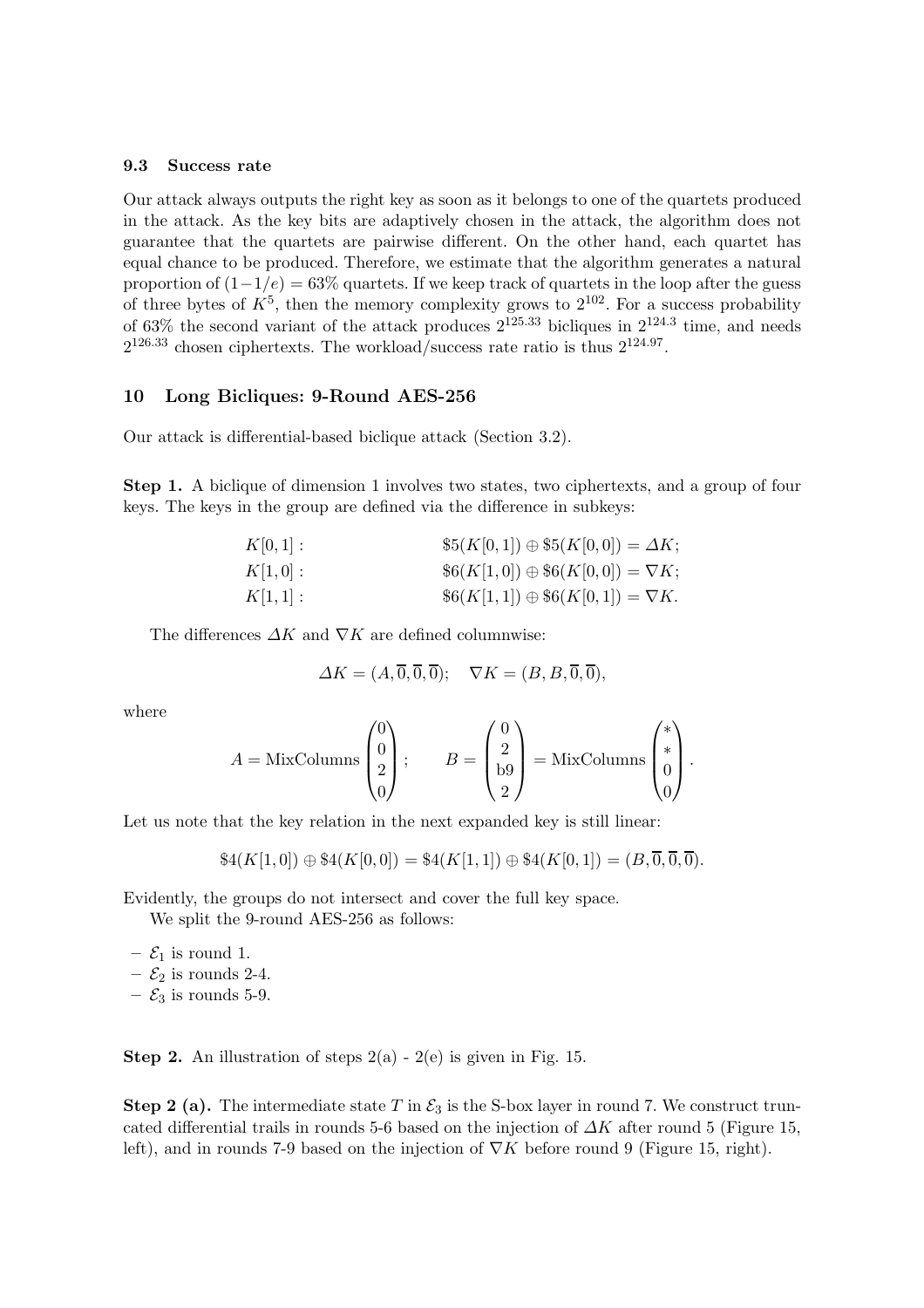

Fig. 15. Biclique construction in AES-256.  $\Delta$ -trail (left) and  $\nabla$ -trail (right).

**Step 2 (b).** We guess the differences in the truncated trails up to  $T$ . We have four active S-boxes in round 6 and two active S-boxes in round 8. We also require ∆-trails be equal. In total we make  $2^{7 \cdot (4+2 \cdot 2)} = 2^{56}$  guesses.

Step 2 (c). For each S-box in round 7 that is active in both trails (eight in total) we take a quartet of values that conform to the input and output differences, being essentially the boomerang quartet for the S-box (one solution per S-box on average). For the remaining 8 S-boxes we take all possible values. Therefore, we have  $2^{64}$  solutions for each guess in the inbound phase, or  $2^{120}$  solutions in total.

Step 2 (d). Outbound phase: we filter out the solutions that do not conform to the differential trails in rounds 6 and 8. We have four active S-boxes in each ∆-trail, and two active S-boxes in each ∇-trail, hence 12 in total. Therefore, we get a 84-bit filter, and leave with 2 <sup>36</sup> bicliques.

Step 2 (e). Now we keep only the bicliques with byte  $C_{0,0}$  equal to zero in both ciphertexts. This is a 16-bit filter, which reduces the number of bicliques to  $2^{20}$ . We need only one.

Step 3-5. We ask for the decryption of two ciphertexts and get two plaintexts. The matching position (v) is the byte  $\#3_{0,0}$ . As demonstrated in Fig. 16, it is equal as a function of the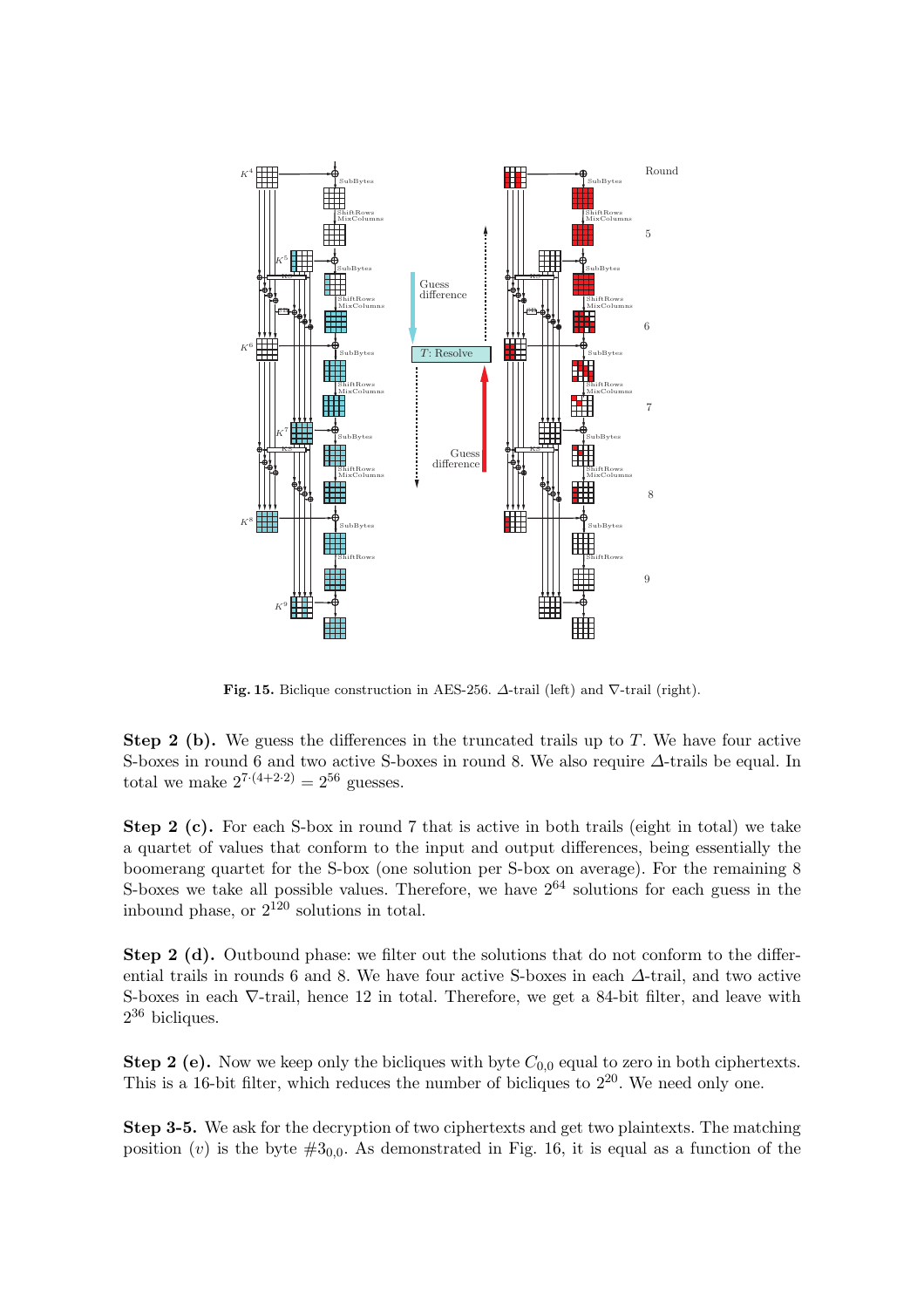plaintext for keys with difference  $\Delta K$  (not affected by lightblue cells), and is also equal as a function of S for keys with difference  $\nabla K$  (not affected by red cells). We compute v in both directions and check for the match.

Step 6. We can produce sufficiently many bicliques out of one to amortize the construction cost. Let us look at the subkey \$6 in the outbound phase. We can change its value to any of the 2<sup>96</sup> specific values so that the active S-boxes in round 6 during the outbound phase are not affected. On the other hand, any change in bytes in rows 1,2,3 affects only those rows in the subkeys \$8 and \$9 and hence does not affect  $C_{0,0}$ . Therefore, we have  $128-32-32=64$ neutral bits in \$6.

Similarly, we identify 9 bytes in \$7 that can be changed so that \$6, the active S-boxes in round 8, and the byte  $C_{0,0}$  are unaffected. Those are bytes in the first three columns not on the main diagonal. Therefore, we have 72 neutral bits in \$7, and 136 neutral bits in total.

**Complexity.** A single biclique with the  $C_{0,0} = 0$  is constructed with complexity  $2^{120-20} =$  $2^{100}$  and  $2^8$  memory for table lookups at Step 2 (c). However, 136 neutral bits in the key reduce the amortized construction cost significantly. Let us compute the cost of constructing a new biclique according to Step 6. A change in a single byte in  $K^7$  needs 5 S-boxes, 1 Mix-Column and several XORs recomputing for each ciphertext, which gives us the complexity of  $10/16$  AES rounds. This change also affects two bytes of  $K^5$ , so we have to recompute one half of round 5, with the resulting complexity of 1 AES round per biclique. The total amortized complexity is 1.625 AES rounds.

In the matching part we compute a single byte in two directions, thus spending 9/16 of a round in rounds 1-3, and full round 4, i.e. 3.125 full rounds per biclique. In total we need 4.75 AES rounds per biclique, i.e.  $2^{-0.92}$  9-round AES-256 calls. The complexity generated by false positives is at most  $2^{-6}$  rounds per biclique. We need  $2^{254}$  bicliques, so the total complexity is  $2^{253.1}$ .

The data complexity is  $2^{120}$  since one ciphertext byte is always fixed. The success rate of the attack is 1, since we can generate many bicliques for each key group.

# 11 On practical verification

Especially for the type of cryptanalysis described in this paper were carring out an attack in full is computationally infeasible, practical verification of attack details and steps is important in order to confidence in it. To address this, we explicitly state the following:

- We verified all truncated differentials through 8-round and 10-round AES-128 key-schedules, and through 9-round AES-256 key-schedule.
- We implemented the technically most complex part of one of our attacks: the long-biclique construction (for the AES-256 attack). We verified the complexity estimate, and also give an example of a biclique in Table 7 in the Appendix.
- We checked the distribution of super-box output differences. We checked that it is random enough where we require randomness, though some non-random behavior was detected and might be important for constructing bicliques of high dimension over super-boxes. Note that we avoid doing this in the independent-biclique approach.
- We verified that some difference guesses must be equal like in the AES-256 attack due to the branch number of MixColumns that results in the correlation of differences in the outbound phase.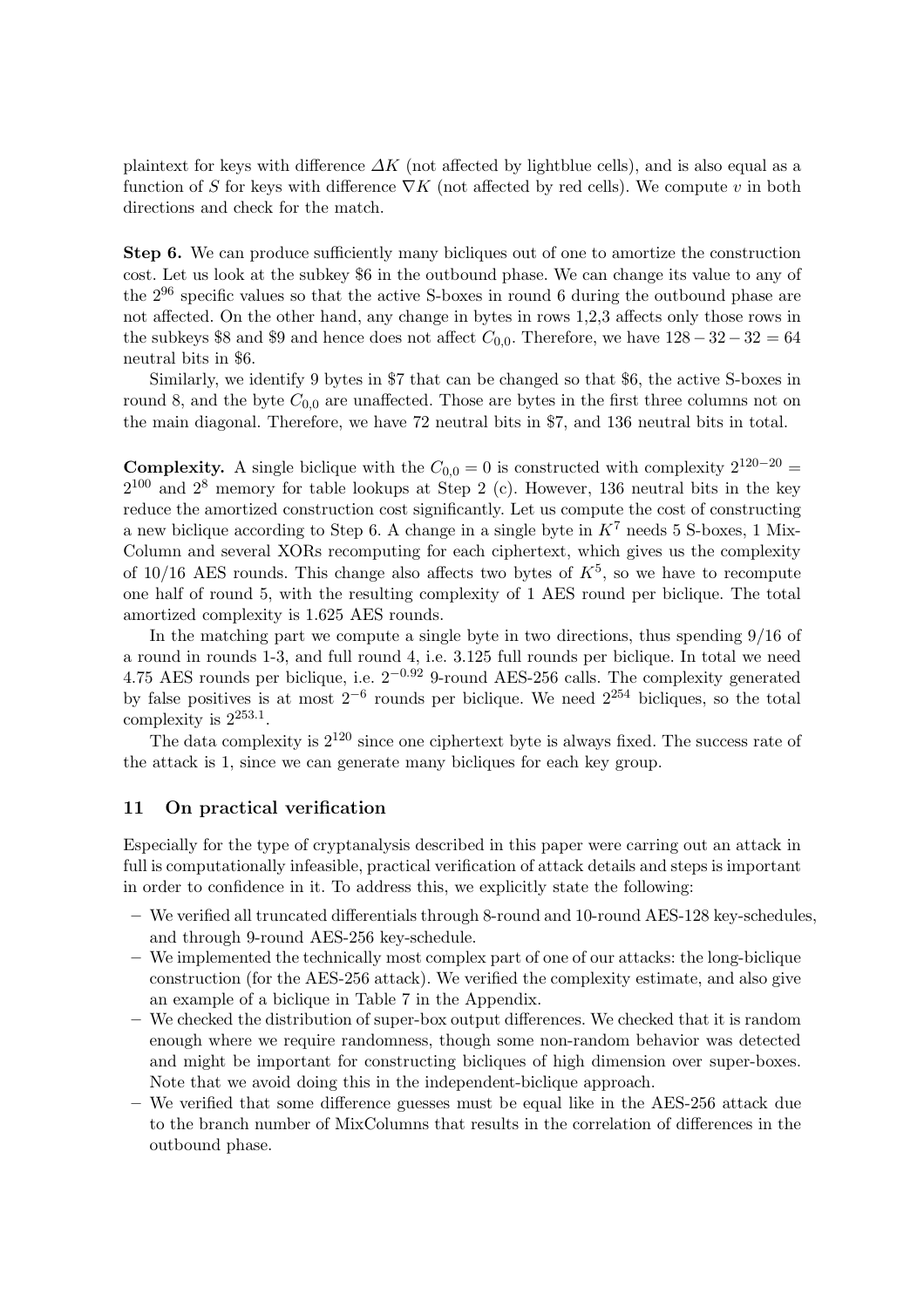

Fig. 16. Matching in AES-256. Byte  $S_{0,0}$  after round 1 can be computed in each direction.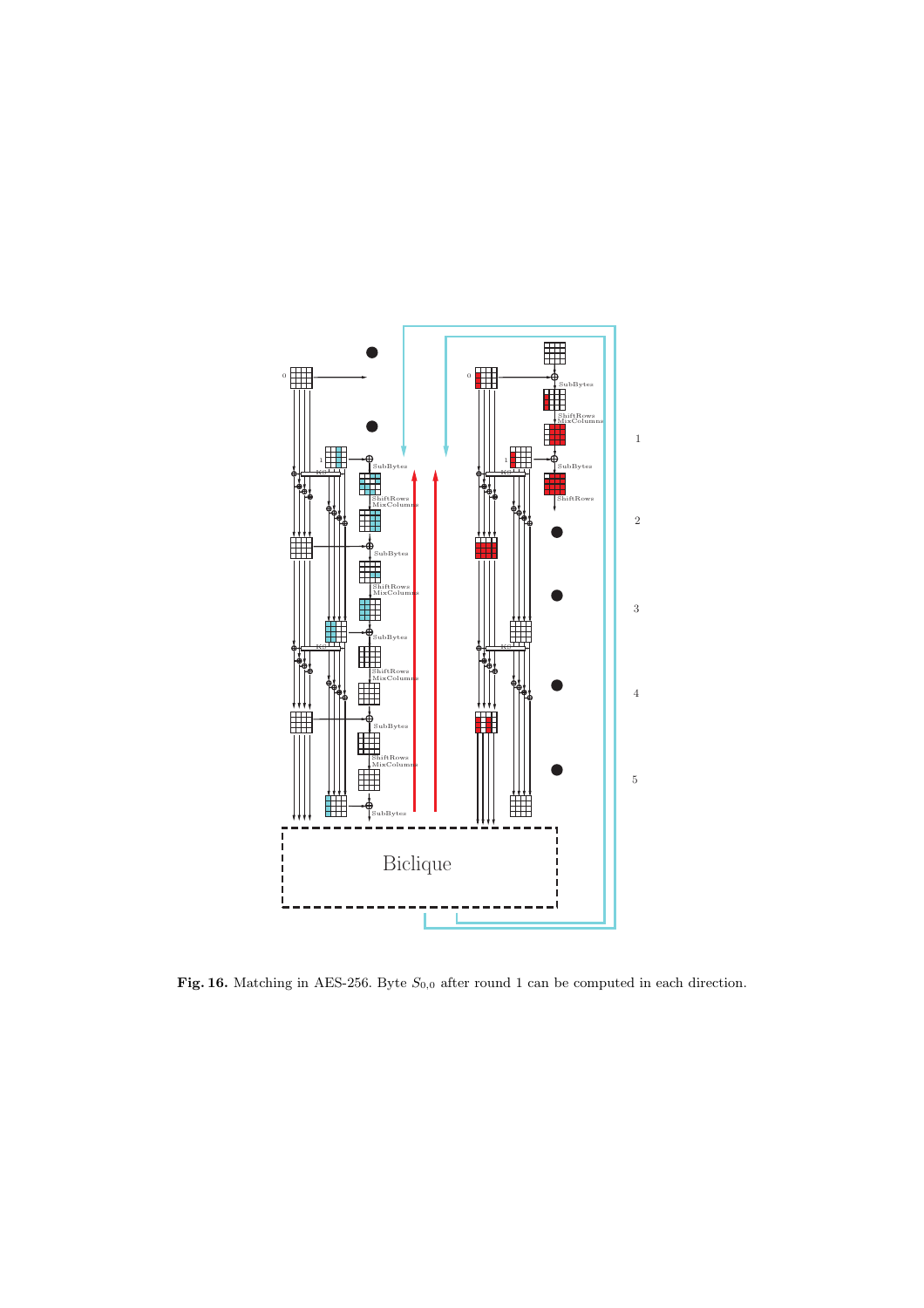# 12 Discussion and Conclusions

We propose the concept of bicliques for block cipher cryptanalysis and give various application to AES, including a key recovery method for the full versions of AES-128, AES-192, and AES-256. For the latter, we allow a small portion of the cipher to be recomputed in every key test. The use of bicliques in combination with the technique of matching with precomputation, results in a surprisingly low recomputation in the innermost loop, varying from about  $1/3$  to approximately  $1/5$  of the cipher depending on the key size, while having data complexities of  $2^{88}$ ,  $2^{80}$  and  $2^{40}$  plaintext-ciphertext pairs, respectively. Arguably no known generic approach to key recovery allows for that gain. We notice that the data complexity of key recovery can be significantly reduced by sacrificing only a small factor of computational advantage.

To conclude, we discuss the properties of AES that allowed us to cover more rounds than in previous cryptanalysis, discuss the attained computational advantage, and list a number of problems to consider for future work.

# 12.1 What properties of the AES allowed to obtain these new results

Our approach heavily relies on the existence of high-probability related-key differentials over a part of the cipher. More specifically:

- The round transformation of AES is not designed to have strong resistance against several classes of attacks for a smaller number of rounds. The fact that our approach allows to split up the cipher into three parts exposes these properties even when considering the full cipher. Also, as already observed in [19,37], the fact that the MixColumn transformation is omitted in the last round of AES helps to design attacks for more rounds.
- In the key schedule, we especially take advantage of the relatively slow backwards diffusion. Whereas using key-schedule properties in related-key attacks is natural, there seem only a few examples in the literature where this is used in the arguably more relevant single-key setting. This includes the attack on the self-synchronized stream cipher Moustique [28], the lightweight block cipher KTANTAN [12], and recent improvements upon attacks on 8-rounds of AES-192 and AES-256 [20].

# 12.2 On the computational advantage of the biclique techniques

Most computational complexities in this paper are relatively close to those of generic attacks. In here we discuss why we think the complexity advantage is meaningful.

- The attacks with independent bicliques which lead to the key recovery for the full AES – allow us to be very precise about the required computations. In all cases we arrive at a computational complexity that is considerably lower than generic attacks.
- For the attacks with long bicliques, whenever it is difficult to be precise about certain parts of our estimates, we choose to be conservative, potentially resulting in an underestimate of the claimed improvement. Again, in all cases we arrive at a computational complexity that is considerably lower than generic attacks.
- Improved AES implementations (that may e.g. be used to speed-up brute force key search) will very likely also improve the biclique techniques we propose.
- To the best of our knowledge, there are no generic methods known that would speed-up key-recovery attacks given a part of the codebook.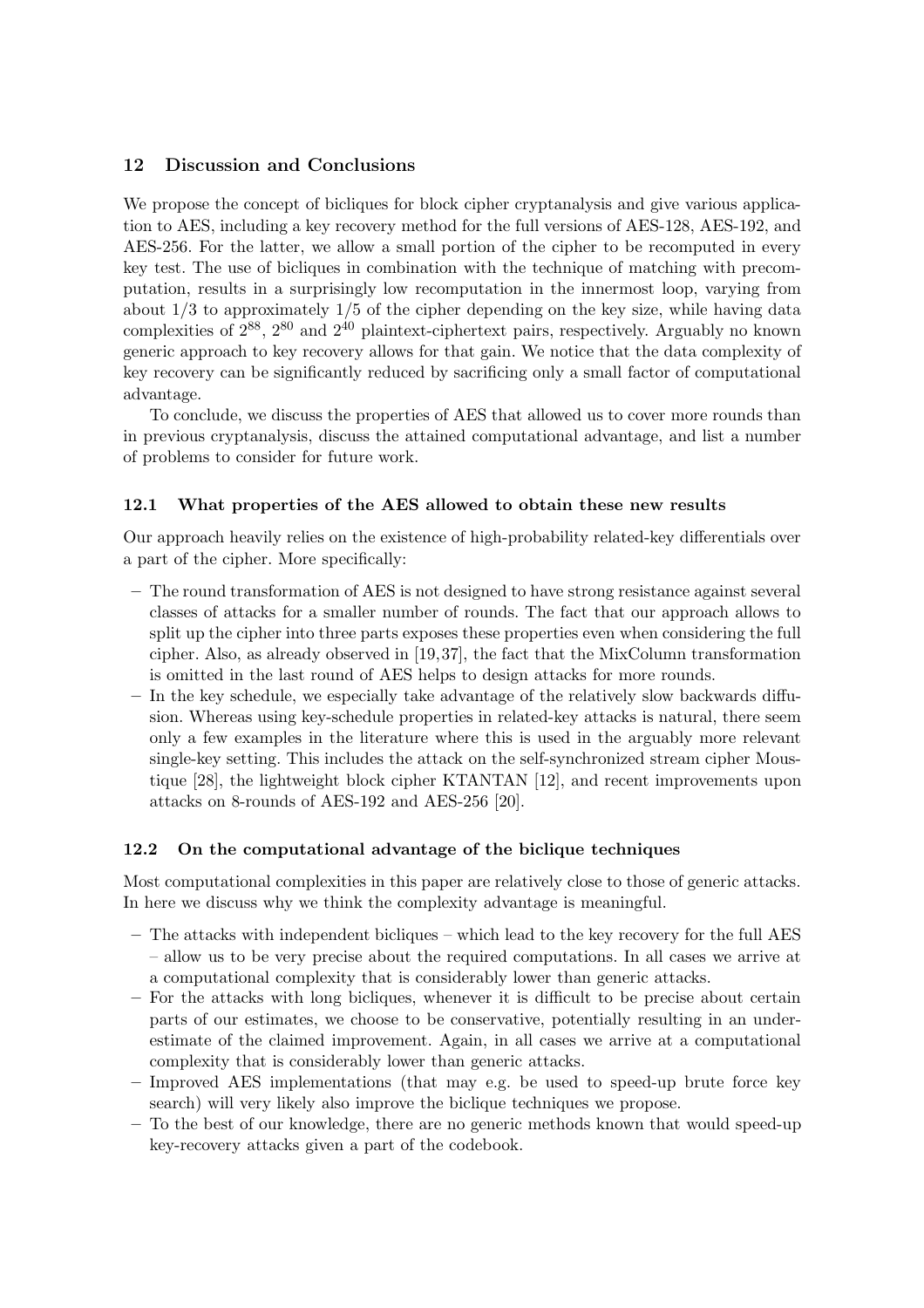# 12.3 Open Problems

There are a number of other settings this approach may be applied to. It will be interesting to study other block ciphers like the AES finalists or more recent proposals with respect to this class of attacks. Also, we may decide to drop the requirement of the biclique to be complete, i.e. instead of a complete bipartite graph consider a more general graph. There may be cases where different tradeoffs between success probability, complexity requirements, and even number of rounds are obtainable. Alternatively, this paper may inspire work on more generic attacks on block ciphers that try to take advantage of the fact that a small part of the codebook, or some memory, is available.

# Acknolwedgements

We thank Joan Daemen and Vincent Rijmen for their helpful feedback. Part of this work was done while Andrey Bogdanov was visiting MSR Redmond and while Christian Rechberger was with K.U.Leuven and visiting MSR Redmond. This work was supported in part by the European Commission under contract ICT-2007-216646 (ECRYPT II).

# References

- 1. Kazumaro Aoki and Yu Sasaki. Preimage attacks on one-block MD4, 63-step MD5 and more. In *Selected Areas in Cryptography'08*, volume 5381 of *Lecture Notes in Computer Science*, pages 103–119. Springer, 2008.
- 2. Kazumaro Aoki and Yu Sasaki. Meet-in-the-middle preimage attacks against reduced SHA-0 and SHA-1. In *CRYPTO'09*, volume 5677 of *Lecture Notes in Computer Science*, pages 70–89. Springer, 2009.
- 3. Behran Bahrak and Mohammad Reza Aref. A novel impossible differential cryptanalysis of AES. In *Proceedings of the Western European Workshop on Research in Cryptology 2007 (WEWoRC'07)*, pages 152–156, 2007.
- 4. Behran Bahrak and Mohammad Reza Aref. Impossible differential attack on seven-round aes-128. *IET Inf. Secur.*, 2(2):28–32, June 2008.
- 5. Eli Biham, Alex Biryukov, and Adi Shamir. Miss in the middle attacks on IDEA and Khufu. In *FSE'99*, volume 1636 of *Lecture Notes in Computer Science*, pages 124–138. Springer, 1999.
- 6. Eli Biham, Rafi Chen, Antoine Joux, Patrick Carribault, Christophe Lemuet, and William Jalby. Collisions of SHA-0 and reduced SHA-1. In *EUROCRYPT'05*, volume 3494 of *Lecture Notes in Computer Science*, pages 36–57. Springer, 2005.
- 7. Eli Biham and Adi Shamir. Differential Cryptanalysis of DES-like Cryptosystems. *J. Cryptology*, 4(1):3– 72, 1991.
- 8. Alex Biryukov, Orr Dunkelman, Nathan Keller, Dmitry Khovratovich, and Adi Shamir. Key recovery attacks of practical complexity on AES-256 variants with up to 10 rounds. In *EUROCRYPT'10*, volume 6110 of *Lecture Notes in Computer Science*, pages 299–319. Springer, 2010.
- 9. Alex Biryukov and Dmitry Khovratovich. Related-Key Cryptanalysis of the Full AES-192 and AES-256. In *ASIACRYPT'09*, volume 5912 of *Lecture Notes in Computer Science*, pages 1–18. Springer, 2009.
- 10. Alex Biryukov, Dmitry Khovratovich, and Ivica Nikolić. Distinguisher and related-key attack on the full AES-256. In *CRYPTO'09*, volume 5677 of *Lecture Notes in Computer Science*, pages 231–249. Springer, 2009.
- 11. Alex Biryukov and Ivica Nikolić. Automatic Search for Related-Key Differential Characteristics in Byte-Oriented Block Ciphers: Application to AES, Camellia, Khazad and Others. In *EUROCRYPT'10*, volume 6110 of *Lecture Notes in Computer Science*, pages 322–344. Springer, 2010.
- 12. Andrey Bogdanov and Christian Rechberger. A 3-Subset Meet-in-the-Middle Attack: Cryptanalysis of the Lightweight Block Cipher KTANTAN. In *SAC'10*, volume 6544 of *Lecture Notes in Computer Science*, pages 229–240. Springer, 2010.
- 13. Florent Chabaud and Antoine Joux. Differential collisions in SHA-0. In *CRYPTO'98*, volume 1462 of *Lecture Notes in Computer Science*, pages 56–71. Springer, 1998.
- 14. Joan Daemen, Lars R. Knudsen, and Vincent Rijmen. The Block Cipher Square. In Eli Biham, editor, *FSE'97*, volume 1267 of *Lecture Notes in Computer Science*, pages 149–165. Springer, 1997.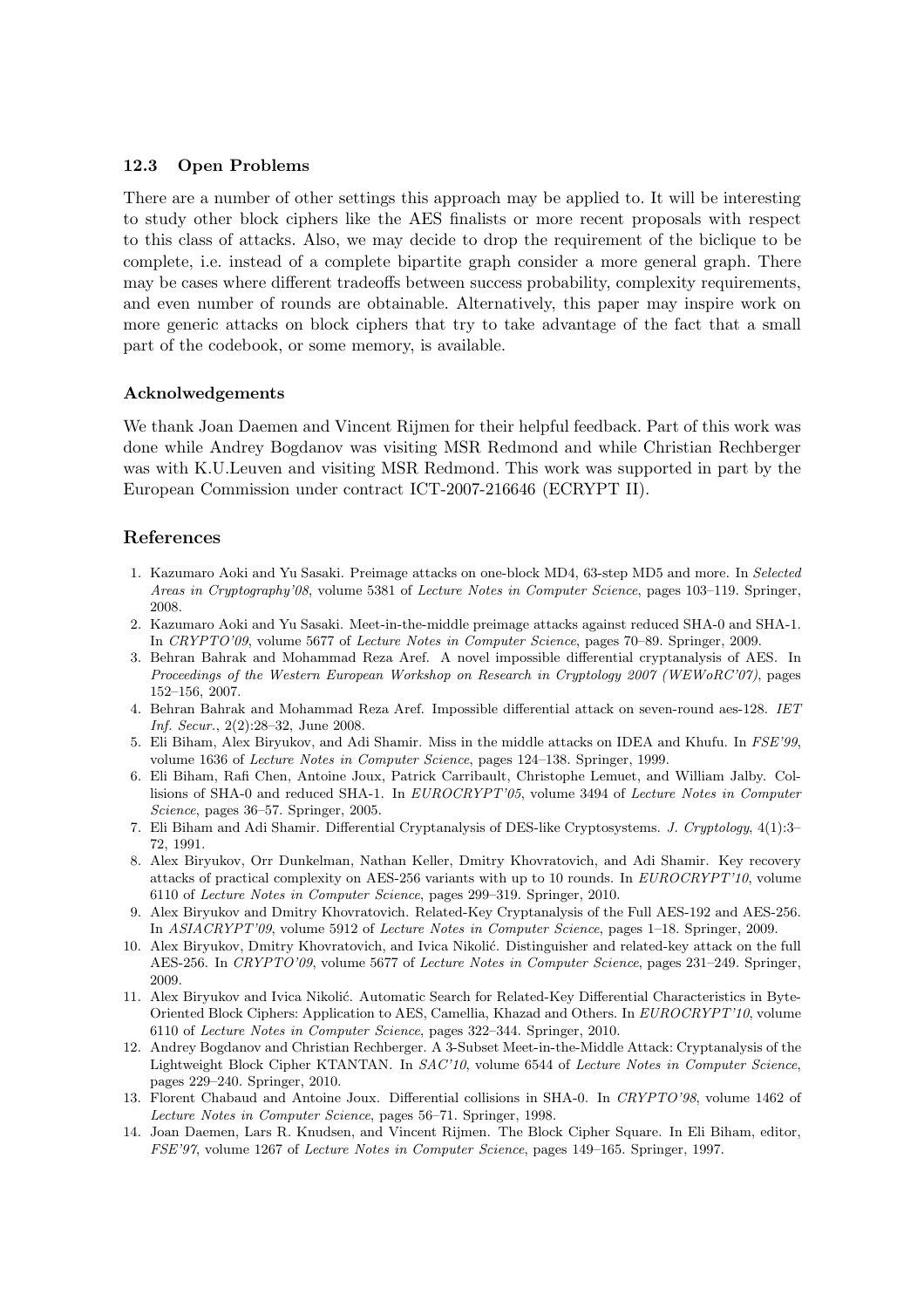- 15. Joan Daemen and Vincent Rijmen. *The Design of Rijndael: AES The Advanced Encryption Standard*. Springer, 2002.
- 16. Joan Daemen and Vincent Rijmen. Understanding two-round differentials in AES. In Roberto De Prisco and Moti Yung, editors, *SCN'06*, volume 4116 of *Lecture Notes in Computer Science*, pages 78–94. Springer, 2006.
- 17. Hüseyin Demirci and Ali Aydin Selçuk. A meet-in-the-middle attack on 8-round AES. In *FSE'08*, volume 5086 of *Lecture Notes in Computer Science*, pages 116–126. Springer, 2008.
- 18. Hüseyin Demirci, Ihsan Taskin, Mustafa Çoban, and Adnan Baysal. Improved Meet-in-the-Middle Attacks on AES. In *INDOCRYPT'09*, volume 5922 of *Lecture Notes in Computer Science*, pages 144–156. Springer, 2009.
- 19. Orr Dunkelman and Nathan Keller. The effects of the omission of last round's MixColumns on AES. *Inf. Process. Lett.*, 110(8-9):304–308, 2010.
- 20. Orr Dunkelman, Nathan Keller, and Adi Shamir. Improved Single-Key Attacks on 8-Round AES-192 and AES-256. In *ASIACRYPT'10*, volume 6477 of *Lecture Notes in Computer Science*, pages 158–176. Springer, 2010.
- 21. Orr Dunkelman, Nathan Keller, and Adi Shamir. A practical-time related-key attack on the KASUMI cryptosystem used in GSM and 3G telephony. In *CRYPTO'10*, volume 6223 of *Lecture Notes in Computer Science*, pages 393–410. Springer, 2010.
- 22. Orr Dunkelman, Gautham Sekar, and Bart Preneel. Improved meet-in-the-middle attacks on reducedround DES. In *INDOCRYPT'07*, volume 4859 of *Lecture Notes in Computer Science*, pages 86–100. Springer, 2007.
- 23. Niels Ferguson, John Kelsey, Stefan Lucks, Bruce Schneier, Michael Stay, David Wagner, and Doug Whiting. Improved cryptanalysis of Rijndael. In *FSE'00*, volume 1978 of *Lecture Notes in Computer Science*, pages 213–230. Springer, 2000.
- 24. Henri Gilbert and Marine Minier. A Collision Attack on 7 Rounds of Rijndael. In *AES Candidate Conference*, pages 230–241, 2000.
- 25. Henri Gilbert and Thomas Peyrin. Super-Sbox cryptanalysis: Improved attacks for AES-like permutations. In *FSE'10*, volume 6147 of *Lecture Notes in Computer Science*, pages 365–383. Springer, 2010.
- 26. Jian Guo, San Ling, Christian Rechberger, and Huaxiong Wang. Advanced Meet-in-the-Middle Preimage Attacks: First Results on Full Tiger, and Improved Results on MD4 and SHA-2. In *ASIACRYPT'10*, volume 6477 of *Lecture Notes in Computer Science*, pages 56–75. Springer, 2010.
- 27. Takanori Isobe. A single-key attack on the full GOST block cipher. In *FSE'11 Preproceedings*, 2011.
- 28. Emilia K¨asper, Vincent Rijmen, Tor E. Bjørstad, Christian Rechberger, Matthew J. B. Robshaw, and Gautham Sekar. Correlated Keystreams in Moustique. In *AFRICACRYPT'08*, volume 5023 of *Lecture Notes in Computer Science*, pages 246–257. Springer, 2008.
- 29. Dmitry Khovratovich, Christian Rechberger, and Alexandra Savelieva. Bicliques for preimages: attacks on Skein-512 and the SHA-2 family. available at http://eprint.iacr.org/2011/286.pdf, 2011.
- 30. Mario Lamberger, Florian Mendel, Christian Rechberger, Vincent Rijmen, and Martin Schläffer. Rebound Distinguishers: Results on the Full Whirlpool Compression Function. In *ASIACRYPT'09*, volume 5912 of *Lecture Notes in Computer Science*, pages 126–143. Springer, 2009.
- 31. Jiqiang Lu, Orr Dunkelman, Nathan Keller, and Jongsung Kim. New impossible differential attacks on AES. In *INDOCRYPT'08*, volume 5365 of *Lecture Notes in Computer Science*, pages 279–293. Springer, 2008.
- 32. Stefan Lucks. Attacking seven rounds of Rijndael under 192-bit and 256-bit keys. In *AES Candidate Conference*, pages 215–229, 2000.
- 33. Hamid Mala, Mohammad Dakhilalian, Vincent Rijmen, and Mahmoud Modarres-Hashemi. Improved Impossible Differential Cryptanalysis of 7-Round AES-128. In *INDOCRYPT'10*, volume 6498 of *Lecture Notes in Computer Science*, pages 282–291. Springer, 2010.
- 34. Mitsuru Matsui. Linear cryptanalysis method for DES cipher. In *EUROCRYPT'93*, volume 765 of *Lecture Notes in Computer Science*, pages 386–397. Springer, 1993.
- 35. Florian Mendel, Christian Rechberger, Martin Schläffer, and Søren S. Thomsen. The rebound attack: Cryptanalysis of reduced Whirlpool and Grøstl. In *FSE'09*, volume 5665 of *Lecture Notes in Computer Science*, pages 260–276. Springer, 2009.
- 36. Raphael Chung-Wei Phan. Impossible differential cryptanalysis of 7-round advanced encryption standard (AES). *Inf. Process. Lett.*, 91(1):33–38, 2004.
- 37. Yu Sasaki. Meet-in-the-Middle Preimage Attacks on AES Hashing Modes and an Application to Whirlpool. In *FSE'11 Preproceedings*, 2011.
- 38. Yu Sasaki and Kazumaro Aoki. Finding Preimages in Full MD5 Faster Than Exhaustive Search. In *EUROCRYPT'09*, volume 5479 of *Lecture Notes in Computer Science*, pages 134–152. Springer, 2009.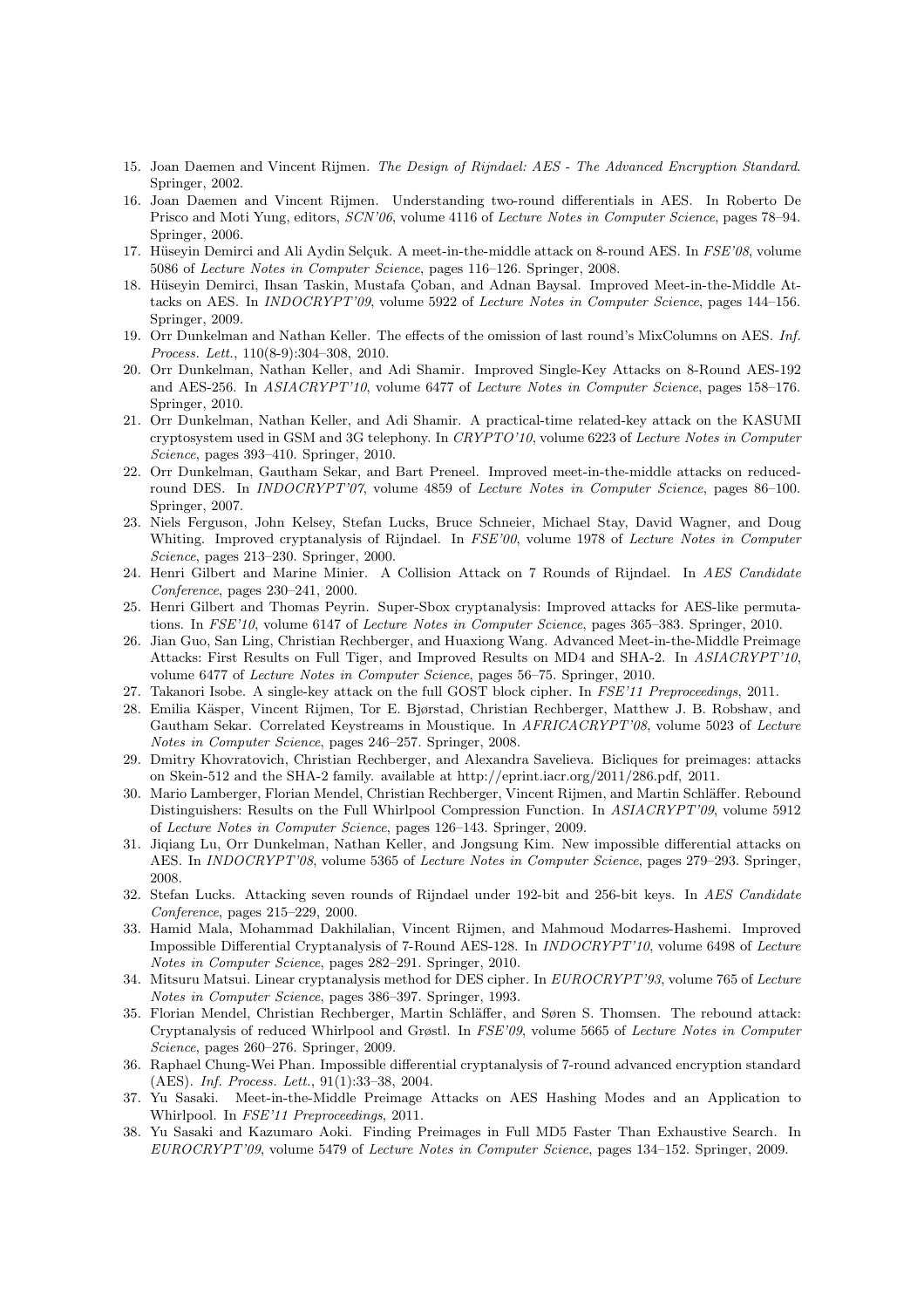- 39. Marc Stevens, Arjen K. Lenstra, and Benne de Weger. Chosen-prefix collisions for MD5 and colliding X.509 certificates for different identities. In *EUROCRYPT'07*, volume 4515 of *Lecture Notes in Computer Science*, pages 1–22. Springer, 2007.
- 40. Marc Stevens, Alexander Sotirov, Jacob Appelbaum, Arjen K. Lenstra, David Molnar, Dag Arne Osvik, and Benne de Weger. Short chosen-prefix collisions for MD5 and the creation of a rogue ca certificate. In *CRYPTO'09*, volume 5677 of *Lecture Notes in Computer Science*, pages 55–69. Springer, 2009.
- 41. David Wagner. The boomerang attack. In *FSE'99*, volume 1636 of *Lecture Notes in Computer Science*, pages 156–170. Springer, 1999.
- 42. Xiaoyun Wang, Yiqun Lisa Yin, and Hongbo Yu. Finding collisions in the full SHA-1. In *CRYPTO'05*, volume 3621 of *Lecture Notes in Computer Science*, pages 17–36. Springer, 2005.
- 43. Xiaoyun Wang and Hongbo Yu. How to break MD5 and other hash functions. In *EUROCRYPT'05*, volume 3494 of *Lecture Notes in Computer Science*, pages 19–35. Springer, 2005.
- 44. Lei Wei, Christian Rechberger, Jian Guo, Hongjun Wu, Huaxiong Wang, and San Ling. Improved meet-in-the-middle cryptanalysis of KTANTAN. Cryptology ePrint Archive, Report 2011/201, 2011. http://eprint.iacr.org/.
- 45. Wentao Zhang, Wenling Wu, and Dengguo Feng. New results on impossible differential cryptanalysis of reduced AES. In *ICISC'07*, volume 4817 of *Lecture Notes in Computer Science*, pages 239–250. Springer, 2007.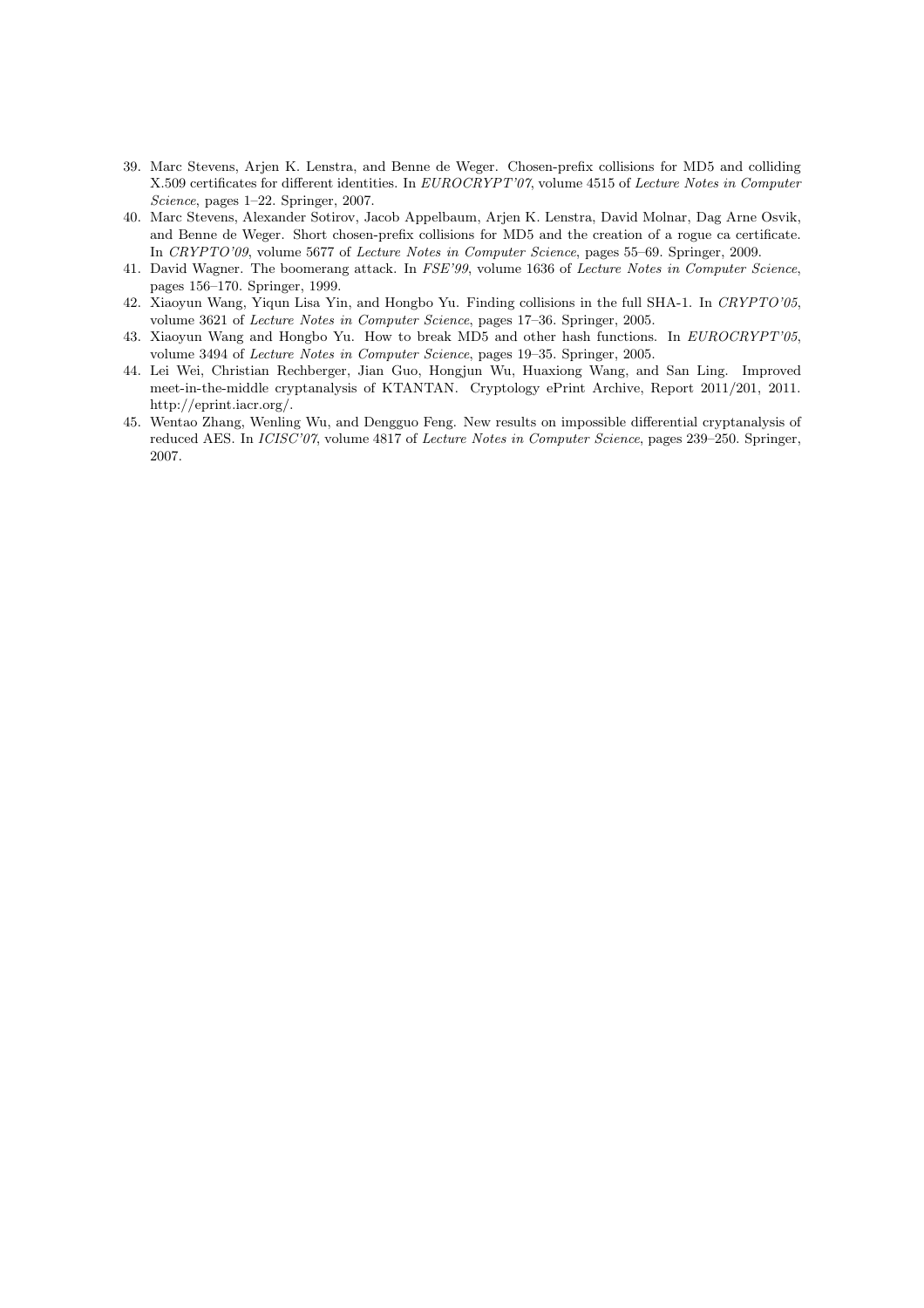| rounds         | data          | workload                                                        | memory                 | method                       | $% \left( \left\langle \cdot ,\cdot \right\rangle _{\mathcal{A}}\right) =\left( \left\langle \cdot ,\cdot \right\rangle _{\mathcal{A}}\right)$ reference |  |  |
|----------------|---------------|-----------------------------------------------------------------|------------------------|------------------------------|----------------------------------------------------------------------------------------------------------------------------------------------------------|--|--|
| <b>AES-128</b> |               |                                                                 |                        |                              |                                                                                                                                                          |  |  |
| 7              | $2^{127.997}$ | $2^{120}$                                                       | $2^{64}$               | Square                       | $[23]$ , 2000                                                                                                                                            |  |  |
| $\overline{7}$ | $2^{32}$      | $2^{128-\epsilon}$                                              | $2^{100}$              | Square-functional [24], 2000 |                                                                                                                                                          |  |  |
| $\overline{7}$ | $2^{117.5}$   | $2^{123}$                                                       | $2^{109}$              | impossible                   | [3], 2007                                                                                                                                                |  |  |
| $\overline{7}$ | $2^{115.5}$   | $2^{119}$                                                       | $2^{45}$               | impossible                   | $[45]$ , 2007                                                                                                                                            |  |  |
| $\overline{7}$ | $2^{115.5}$   | $2^{119}$                                                       | $2^{109}$              | impossible                   | [4], 2008                                                                                                                                                |  |  |
| $\overline{7}$ | $2^{112.2}$   | $2^{112} + 2^{117.2}$ MA                                        | $2^{109}$ ?            | impossible                   | [31] 2008                                                                                                                                                |  |  |
| $\overline{7}$ | $2^{80}$      | $2^{113}+2^{123}$ precomp.                                      | $2^{122}$              | MitM                         | $[18]$ , 2009                                                                                                                                            |  |  |
| $\overline{7}$ | $2^{106.2}$   | $2^{107.1} + 2^{117.2}$ MA                                      | $2^{94.2}$             | impossible                   | $[33]$ , 2010                                                                                                                                            |  |  |
| $\overline{7}$ | $2^{103}\,$   | $2^{116}$                                                       | $2^{116}$              | Square-multiset              | $[20]$ , $2010$                                                                                                                                          |  |  |
|                |               | AES-192                                                         |                        |                              |                                                                                                                                                          |  |  |
| 7              | $2^{127.997}$ | $2^{120}$                                                       | $2^{64}$               | Square                       | [23], 2000                                                                                                                                               |  |  |
| $\overline{7}$ | $2^{36}$      | $2^{155}$                                                       | $2^{32}$               | Square                       | [23], 2000                                                                                                                                               |  |  |
| $\overline{7}$ | $2^{32}$      | $2^{182}$                                                       | $2^{32}$               | Square                       | $[32]$ , 2000                                                                                                                                            |  |  |
| $\overline{7}$ | $2^{32}$      | $2^{140}$                                                       | $2^{84}$               | Square-functional [24], 2000 |                                                                                                                                                          |  |  |
| $\overline{7}$ | $2^{92}$      | $2^{186}$                                                       | $2^{153}$              | Impossible                   | $[36]$ , 2004                                                                                                                                            |  |  |
| $\overline{7}$ | $2^{115.5}$   | $2^{119}$                                                       | $2^{45}$               | impossible                   | $[45]$ , 2007                                                                                                                                            |  |  |
| $\overline{7}$ | $2^{92}$      | $2^{162}$                                                       | $2^{153}$              | impossible                   | $[45]$ , 2007                                                                                                                                            |  |  |
| $\overline{7}$ | $2^{91.2}$    | $2^{139.2}$                                                     | $2^{61}$               | impossible                   | [31] 2008                                                                                                                                                |  |  |
| $\overline{7}$ | $2^{113.8}$   | $2^{118.8}MA$                                                   | $2^{89.2}$             | impossible                   | [31] 2008                                                                                                                                                |  |  |
| $\overline{7}$ | $2^{34+n}$    | $2^{74+n}+2^{208-n}$ precomp.                                   | $2^{206-n}$            | MitM                         | $[17]$ , 2008                                                                                                                                            |  |  |
| $\overline{7}$ | $2^{80}$      | $2^{113}\!+\!2^{123}$ precomp.                                  | $2^{122}$              | $\operatorname{MitM}$        | $[18]$ , 2009                                                                                                                                            |  |  |
| $\overline{7}$ | $2^{103}$     | $2^{116}$                                                       | $2^{116}$              | Square-multiset              | [20], 2010                                                                                                                                               |  |  |
| 8              | $2^{127.997}$ | $2^{188}$                                                       | $2^{64}$               | Square                       | [23], 2000                                                                                                                                               |  |  |
| 8              | $2^{113}$     | $2^{172}$                                                       | $2^{129}$              | Square-multiset              | [20], 2010                                                                                                                                               |  |  |
| $AES-256$      |               |                                                                 |                        |                              |                                                                                                                                                          |  |  |
|                | $2^{36}$      | $2^{172}$                                                       | $2^{32}$               |                              |                                                                                                                                                          |  |  |
| 7              | $2^{127.997}$ | $2^{120}$                                                       | $2^{64}$               | Square                       | [23], 2000                                                                                                                                               |  |  |
| $\overline{7}$ | $2^{32}$      | $2^{200}$                                                       | $2^{32}$               | Square                       | $[23]$ , $2000$                                                                                                                                          |  |  |
| $\overline{7}$ | $2^{32}$      | $2^{184}$                                                       | $2^{140}$              | Square                       | $[32]$ , 2000                                                                                                                                            |  |  |
| $\overline{7}$ | $2^{92.5}$    | $2^{250.5}$                                                     | $2^{153}\,$            | Square-functional [24], 2000 |                                                                                                                                                          |  |  |
| $\overline{7}$ | $2^{115.5}$   | $2^{119}$                                                       |                        | Impossible                   | $[36]$ , 2004                                                                                                                                            |  |  |
| $\overline{7}$ | $2^{113.8}$   | $2^{118.8}MA$                                                   | $2^{45}$<br>$2^{89.2}$ | impossible                   | $[45]$ , 2007                                                                                                                                            |  |  |
| $\rm 7$        | $2^{92}$      | $2^{163}{\rm MA}$                                               | $2^{61}\,$             | impossible                   | [31] 2008                                                                                                                                                |  |  |
| $\overline{7}$ | $2^{34+n}$    |                                                                 | $2^{206-n}$            | impossible                   | [31] 2008                                                                                                                                                |  |  |
| $\overline{7}$ | $2^{80}$      | $2^{74+n} \hspace{-0.5mm} + \hspace{-0.5mm} 2^{208-n}$ precomp. | $2^{122}$              | MitM                         | [17], 2008                                                                                                                                               |  |  |
| $\overline{7}$ |               | $2^{113}+2^{123}$ precomp.                                      |                        | MitM                         | $[18]$ , 2009                                                                                                                                            |  |  |
| 8              | $2^{127.997}$ | $2^{204}$                                                       | $2^{1044}$             | Square                       | [23], 2000                                                                                                                                               |  |  |
| 8              | $2^{116.5}$   | $2^{247.5}$                                                     | $2^{45}$               | impossible                   | $[45]$ , 2007                                                                                                                                            |  |  |
| 8              | $2^{89.1}$    | $2^{229.7}\rm MA$                                               | $2^{97}$               | impossible                   | [31] 2008                                                                                                                                                |  |  |
| 8              | $2^{111.1}$   | $2^{227.8}MA$                                                   | $2^{112.1}$            | impossible                   | [31] 2008                                                                                                                                                |  |  |
| 8              | $2^{34+n}$    | $2^{202+n}+2^{208-n}$ precomp.                                  | $2^{206-n}$            | $\operatorname{MitM}$        | [17], 2008                                                                                                                                               |  |  |
| 8              | $2^{80}$      | $2^{241}$                                                       | $2^{123}$              | $\operatorname{MitM}$        | $[18]$ , 2009                                                                                                                                            |  |  |
| 8              | $2^{113}$     | $2^{196}$                                                       | $2^{129}$              | Square-multiset              | [20], 2010                                                                                                                                               |  |  |

Table 6. Summary of previous results on AES in the single-key model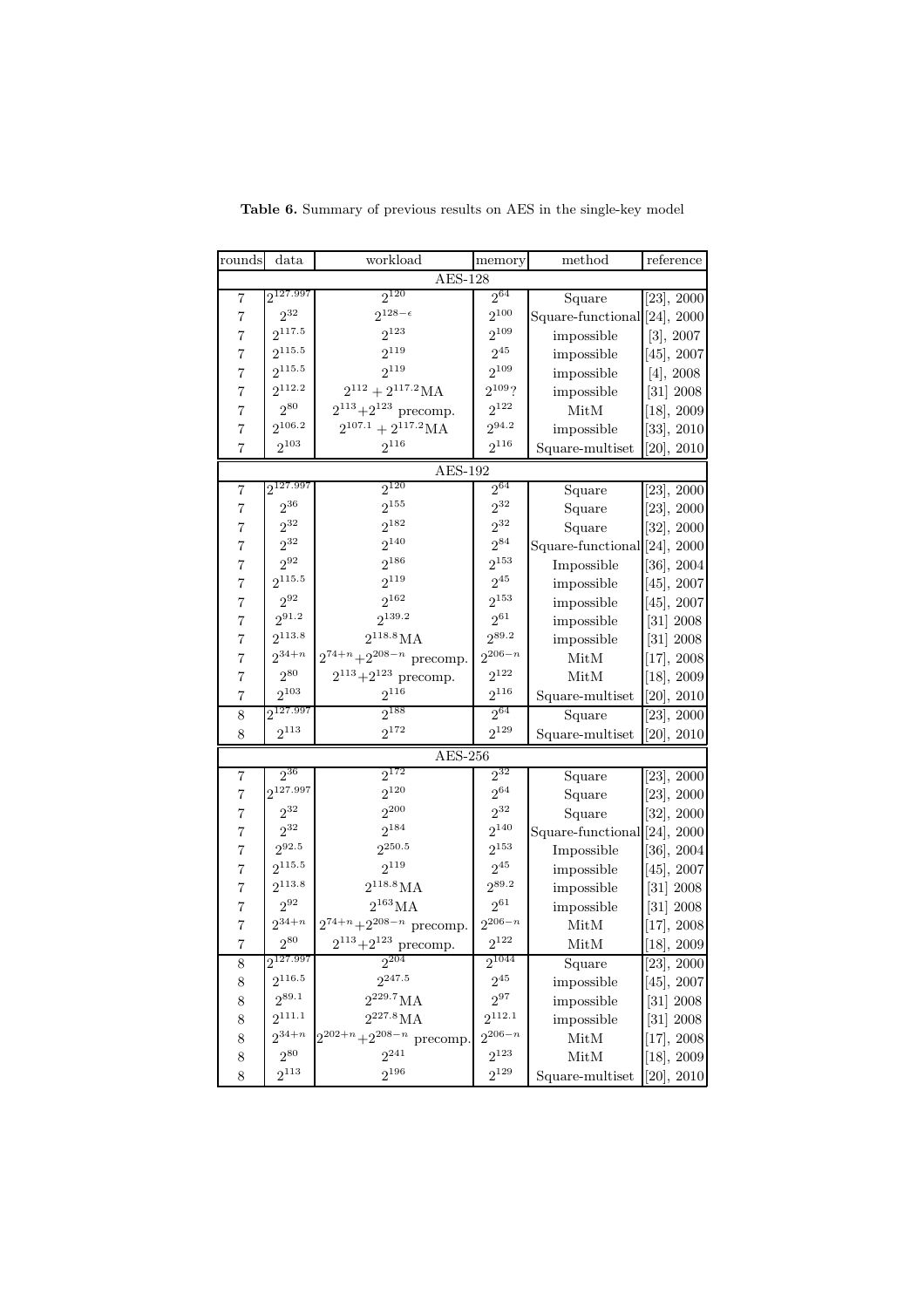

Fig. 17. Biclique differentials and matching in AES-128. Recomputation parts are derived as follows: formally overlap pink and blue schemes, then interleaving parts must be recomputed (darkgray cells). The lightgray cells are those excluded from recomputation since we do not match on the full state.